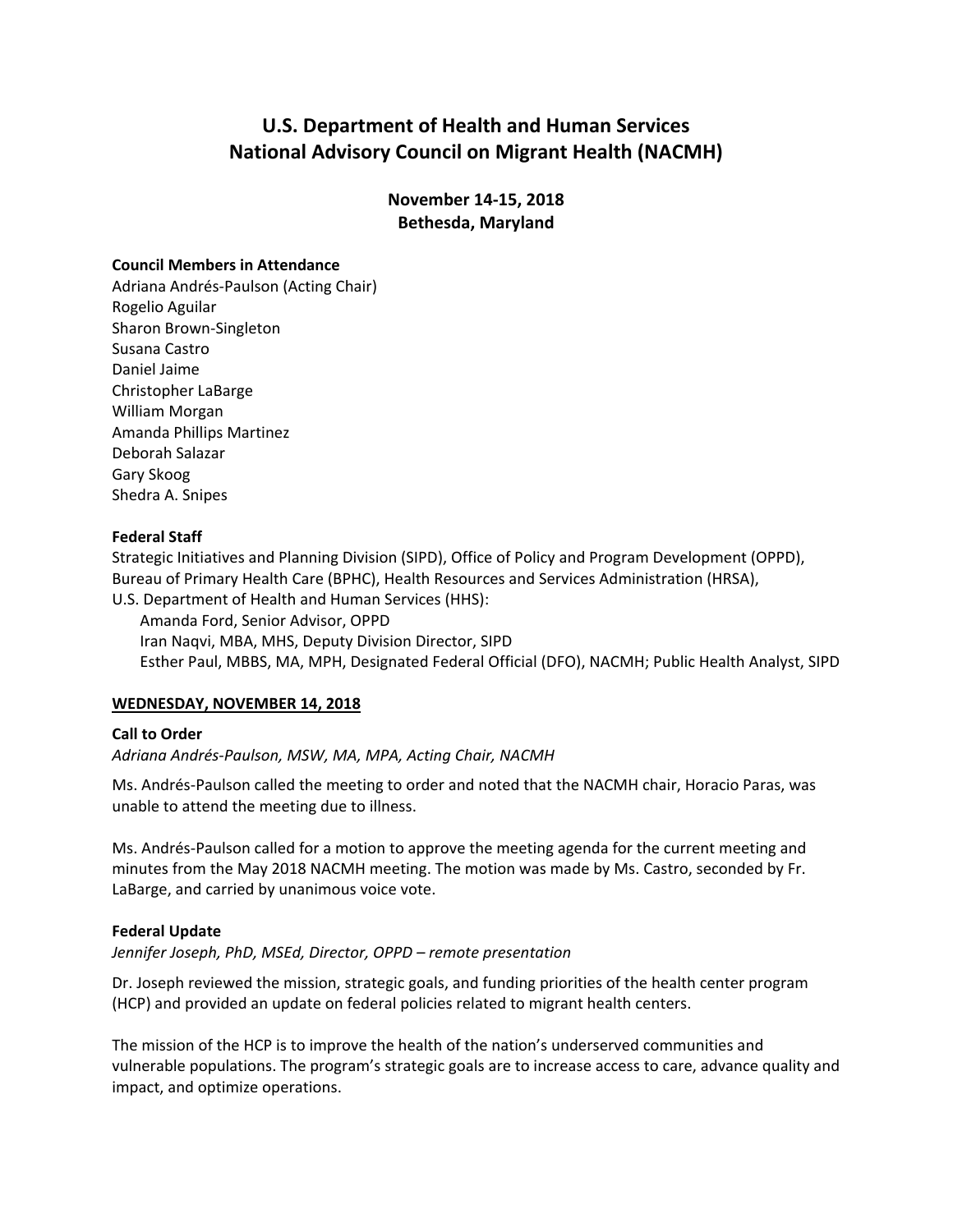More than 27 million people—one in 12 people across the United States—rely on a HRSA-funded health center for care, including more than one million agricultural workers.

In fiscal year 2018 (FY 2018), BPHC awarded \$568 million to health centers through five programs:

- Expanding Access to Quality Substance Use Disorder and Mental Health Services: 1,232 awards totaling \$352 million, including 157 awards to Migrant Health Centers (MHCs)
- Quality Improvement: 1,353 awards totaling \$125 million, including 174 awards to MHCs
- Capital Assistance for Hurricane Response and Recovery Efforts: 161 awards totaling \$59 million, including 30 awards to MHCs
- Advancing Precision Medicine: 46 awards totaling \$21 million, including 125 awards to MHCs
- Enhancing Behavioral Health Workforce supplement: 54 awards totaling \$11 million, including two awards to MHCs.

BPHC funding for FY 2019 is \$5.6 billion, which is nearly half of HRSA's total budget of \$11.7 billion and represents an increase of \$100 million over FY2018 funds. Nearly 80 percent (\$4 billion) is mandatory funding. The budget includes \$200 million for services to treat substance use disorder (SUD).

Integrating behavioral health and primary care is a major priority for BPHC. Nearly 90 percent of HRSAfunded health centers provide mental health services, and more than two million patients received those services in FY 2017.

Investments in the health center program have resulted in significant cost savings. Medicaid enrollees who receive care at health centers have lower use, and lower costs per patient, than non-health center patients, resulting in an estimated savings of up to \$10 billion annually.

Data from the HRSA Uniform Data System (UDS) for 2017 show a five (5) percent increase in the number of patients who accessed health centers, a six (6) percent increase in the number of visits, and an eight (8) percent increase in the number of providers. Nearly all health centers (99.9 percent) showed an improvement in at least one or more clinical quality measures, and 1,268 health centers met one or more of the Healthy People 2020 (HP2020) goals, an increase of 24 health centers over last year. Nearly one-quarter met or exceeded a clinical quality benchmark for at least one racial/ethnic minority group.

Health centers expanded the delivery of comprehensive services in 2017, and utilization increased for all services. The significant increases in the use of SUD, mental health, and vision services could reflect additional investments in these services.

The health center workforce expanded by 19 percent between 2015 and 2017. BPHC would welcome recommendations from the Council regarding ways to support workforce development for MHCs.

In 2017, health centers served 972,251 migrant and seasonal agricultural workers (MSAWs). However, the percent of MSAW patients served remained at four (4) percent while the total number of MHC patients increased steadily from 2015 to 2017. The proposed public charge rule and the level of provider satisfaction at MHCs present challenges for increasing the number of MSAW patients.

The number of MHC patients who received services for mental health conditions in 2017 was six (6) times higher than the number who received services for alcohol and other substance-related disorders and three (3) times higher than the number of patients who received services for tobacco use disorders. The notable increase in MHC patients who received services for anxiety disorders, including post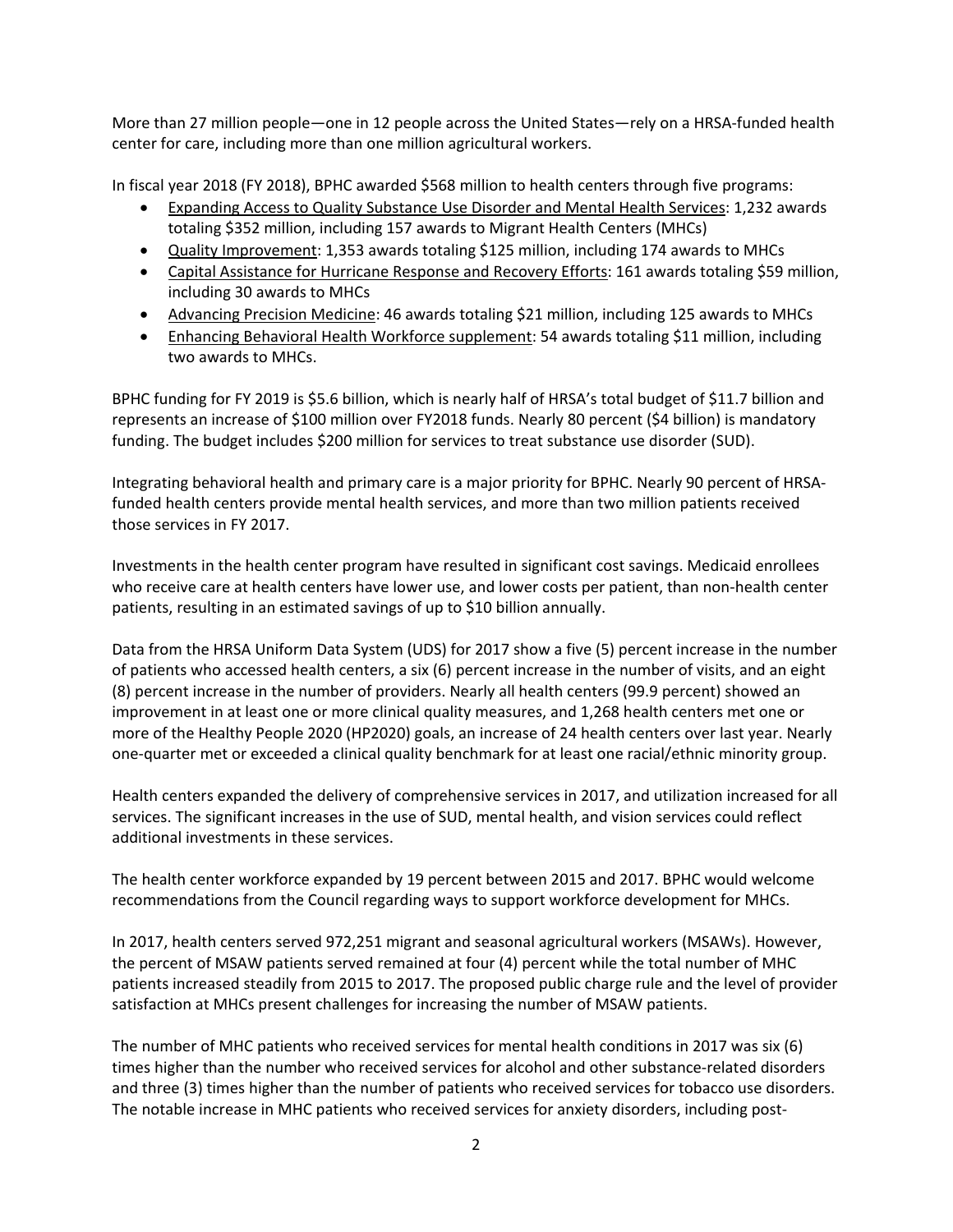traumatic stress syndrome, and the number of patients who received screening, brief intervention, and referral to treatment (SBIRT) from 2015 to 2017 could reflect additional investments in those services.

Data on outcome measures show that MHCs are keeping pace with other health centers in increasing the percent of patients with controlled high blood pressure and controlled diabetes. That is significant, given the additional complexity of MHC patients.

Health centers are encouraged, but not required, to provide medication-assisted treatment (MAT) for opioid use disorders. The significant increase from 2015 to 2017 in the number of patients receiving MAT, the number of providers who are eligible to prescribe it, and the number of health centers that provide it demonstrates that health centers can respond quickly to the opioid epidemic.

HRSA is looking at strategies to encourage health centers to expand their use of telehealth. The number of health centers offering telehealth services increased by 38 percent from 2016 to 2017. Half of all MHCs provided telehealth services in 2017.

Nearly all health centers (97 percent) have an electronic health record (EHR) system at all sites that is used by all providers. Three-quarters of all health centers used EHR to report on all patients for all clinical quality measures in 2017.

The Bipartisan Budget Act (BBA) included statutory changes that place a greater emphasis on compliance with all requirements of the health center program. HRSA provides resources and tools to ensure continuing compliance, including an updated compliance manual and site visit protocol, and HRSA staff work closely with health centers to prepare them for site visits and to help them respond quickly to site visit findings.

BPHC is developing a new, holistic Service Area Needs Assessment Methodology (SANAM) that utilizes socioeconomic data and direct measures of health. Four prototypes have been tested and BPHC is in the process of finalizing the methodology in future.

HRSA is modernizing the UDS to reduce the reporting burden, improve the quality of data, and promote a transparent process for making changes to the system.

- Ms. Castro asked if the new SANAM had been finalized and when it would be implemented.
	- Dr. Joseph replied that HRSA had decided on the methodology and was prepared to use it for a New Access Point competition, when one is conducted.
- Ms. Brown expressed concern that some health centers do not count/include clinical indicators for MSAW patients in their UDS submissions because it could bring down their quality measures.
	- Dr. Joseph said that was not in accordance with HRSA policy. HRSA is moving toward requiring health centers to use EHR to submit their UDS reports.
- Mr. Morgan asked if the HCP Compliance Manual includes a process to capture feedback from health center chief executive officers (CEOs).
	- Dr. Joseph replied that BPHC updated the compliance manual this year to respond to changes required by the BBA and intends to update it annually. The manual includes a section to obtain feedback. Dr. Joseph also encouraged CEOs to send comments to her directly.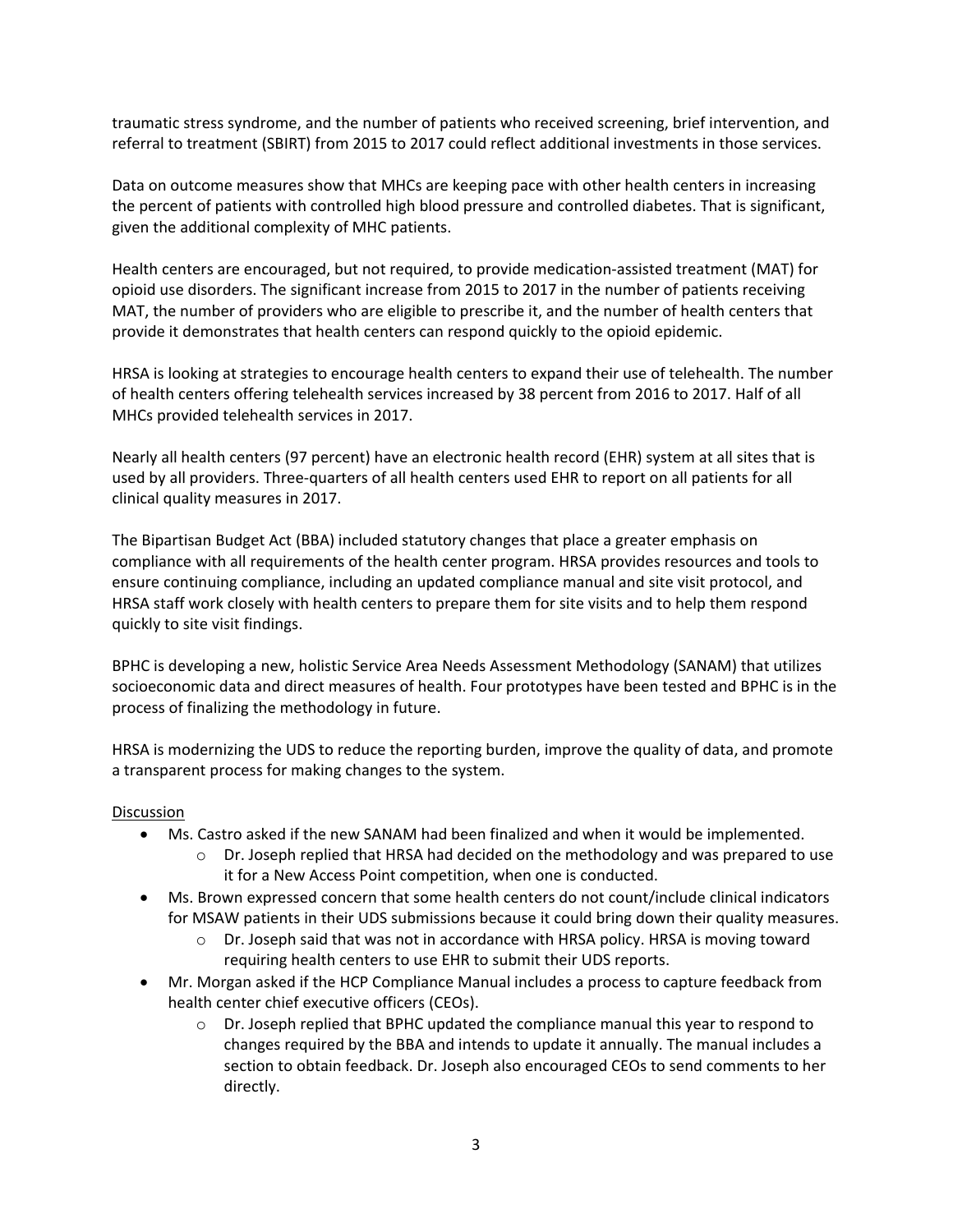## **Welcome/Introductions**

*Esther Paul, MBBS, MA, MHS, DFO, NACMH*

Ms. Paul welcomed Council members, staff and guests, and conducted a round of introductions.

## **Welcome**

## *Iran Naqvi, MBA, MHS, Deputy Director, SIPD, OPPD, BPHC, HRSA*

Ms. Naqvi welcomed Council members and staff to the meeting. She thanked Council members for sharing their work and experience to strengthen the Council's recommendations to the Secretary of HHS and for developing an agenda that reflects the significant health care gaps and challenges facing MSAWs. She thanked BPHC and OPPD leadership for their support, acknowledged OPPD staff for assistance with travel and meeting logistics.

Ms. Naqvi thanked Ms. Paul for her commitment to the Council in her role as DFO, and she honored retiring Council members Horacio Paras, Adriana Andrés-Paulson, Susana Castro, Christopher LaBarge, William Morgan, Amanda Phillips-Martinez, and Stephanie Triantafillou.

Ms. Naqvi read a short story about migrant farmworkers and thanked NACMH members for their service on behalf of MSAWs and their families.

# **Council Listening Session with Policy Division, OPPD, BPHC, HRSA**

*Leaders Sharon Brown-Singleton, Member, NACMH Dalana Johnson, Public Health Analyst, Policy Division, OPPD Lisa Wald, Public Health Analyst, Policy Division, OPPD*

Ms. Brown-Singleton moderated a discussion of priority topics identified by the Council.

## Governance and Board Authority

Council members discussed recruitment and retention of farmworker consumer board members for MHCs.

- Ms. Johnson stated that requirements for health center governance are laid out clearly and provide flexibility for MHCs. She noted the Council had expressed concerns regarding recruitment and retention of consumer board members.
- Ms. Brown-Singleton said a key issue is how to get farmworker consumer board members involved so they know they are important.
- Ms. Andrés-Paulsen said that reimbursing board members for lost wages or expenses such as child care or transportation is a challenge because HCP policy states that lost wages cannot be reimbursed if the board member's family income is more than \$10,000 per year.
	- $\circ$  Ms. Johnson stated that the income cap for reimbursement applies to health centers funded under Section 330E. MHCs that only receive section 330(g) may use projects funds to reimburse governing board members for wages lost because of participation on the governing board, irrespective of annual income.
- Mr. Morgan stated that it is difficult for his health center to meet the requirement to have consumer board members because most farmworkers are only in the area for eight weeks, and many of them do not speak English.
- Fr. LaBarge said health centers in his area face the same problem. Attendance requirements also present a challenge, because it can be difficult for MSAWs to attend every board meeting.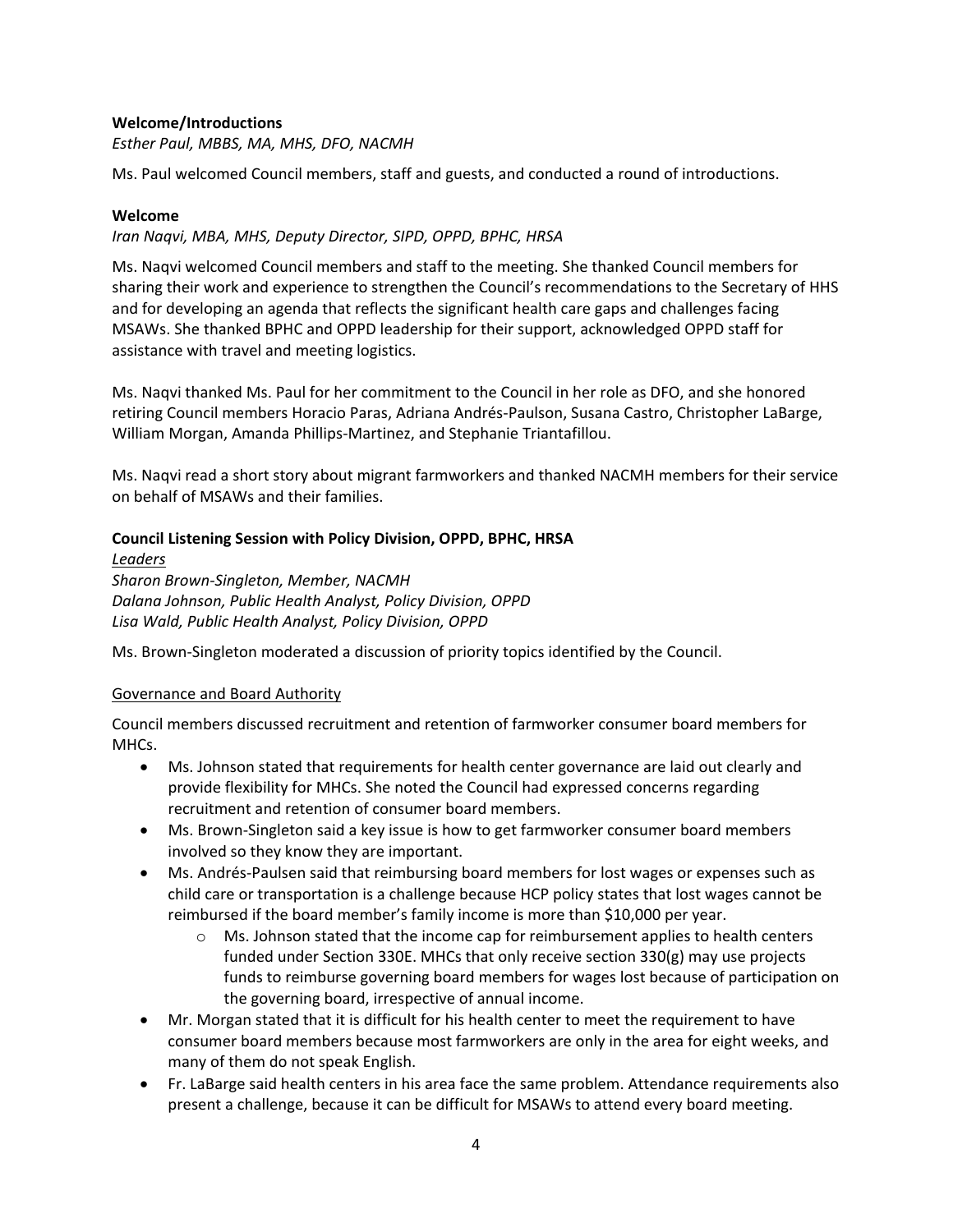- Ms. Castro stated that her health center serves four different geographic areas. Transportation and weather can make it difficult to attend meetings. Some board meetings are held by phone to make it possible to achieve a quorum. There has been significant turnover among newer members, although long-term members continue to serve.
- Ms. Brown-Singleton asked about challenges to retaining consumer board members.
	- Mr. Morgan cited the need to feel comfortable serving on the board.
	- Ms. Andrés-Paulsen replied that many consumer board members feel overwhelmed by the amount of information they have to learn. Her health center offers training, but it is difficult for farmworkers to take time off without pay.
	- Ms. Salazar said many farmworkers do not have support from their employers to attend meetings, even when they are held in the evening.
- Dr. Snipes cited the continuous nature of farm work and noted that asking workers to take time off can jeopardize their employment. We need to develop a new model and encourage employers to provide time off to attend board meetings.
- Mr. Jaime noted that patients who are MSAWs might not be aware that they can serve on the board. It is important to inform them.
- Fr. LaBarge stated that advocates who work with MSAWs could represent their concerns, but they do not meet the requirements for consumer board members.
- Ms. Jaime stated that health centers need to have a clear definition for proper identification of MSAWs to ensure that grant funds are used appropriately.
- Ms. Andrés-Paulsen agreed that it is important to have a clear definition of MSAW and to encourage employers to support farmworkers who serve on boards.
- Mr. Skoog said that MSAWs are often intimidated by the idea of serving on the board due to challenges such as knowledge, education, language, and the time commitment.
- Ms. Castro noted that a valuable consumer board member at her health center was unable to attend meetings because her employer would not excuse her absence.

# **Telehealth**

Council members discussed barriers and opportunities related to the use of telehealth.

- Fr. LaBarge noted that Medicare and Medicaid funds are distributed by state agencies, and Maryland does reimburse mental health services provided by telehealth. He also expressed concern about disparities in HCP grant funding between urban and rural areas.
- Ms. Andrés-Paulsen stated that her center provides services by telehealth even if they are not reimbursed, because care is more important than payment. Challenges include technology, including the cost of equipment; availability of dedicated space for telehealth sessions; and provider training. There has been pushback from some providers at her center.
- Ms. Wald noted that about half of all health centers provide mental health services by telehealth, but many centers find it challenging. She asked the Council for examples of opportunities to increase the use of telehealth.
	- Mr. Aguilar stated that reimbursement for telehealth services would be important in Idaho, especially for mental health.
	- Mr. Morgan said his health center does not have any Spanish-speaking mental health providers, so they have to rely on interpreters. Telemedicine would enable them to utilize providers who speak Spanish.
	- Ms. Andrés-Paulsen emphasized the need for continuing education for providers at all levels to learn how to utilize telehealth, the need for providers to be culturally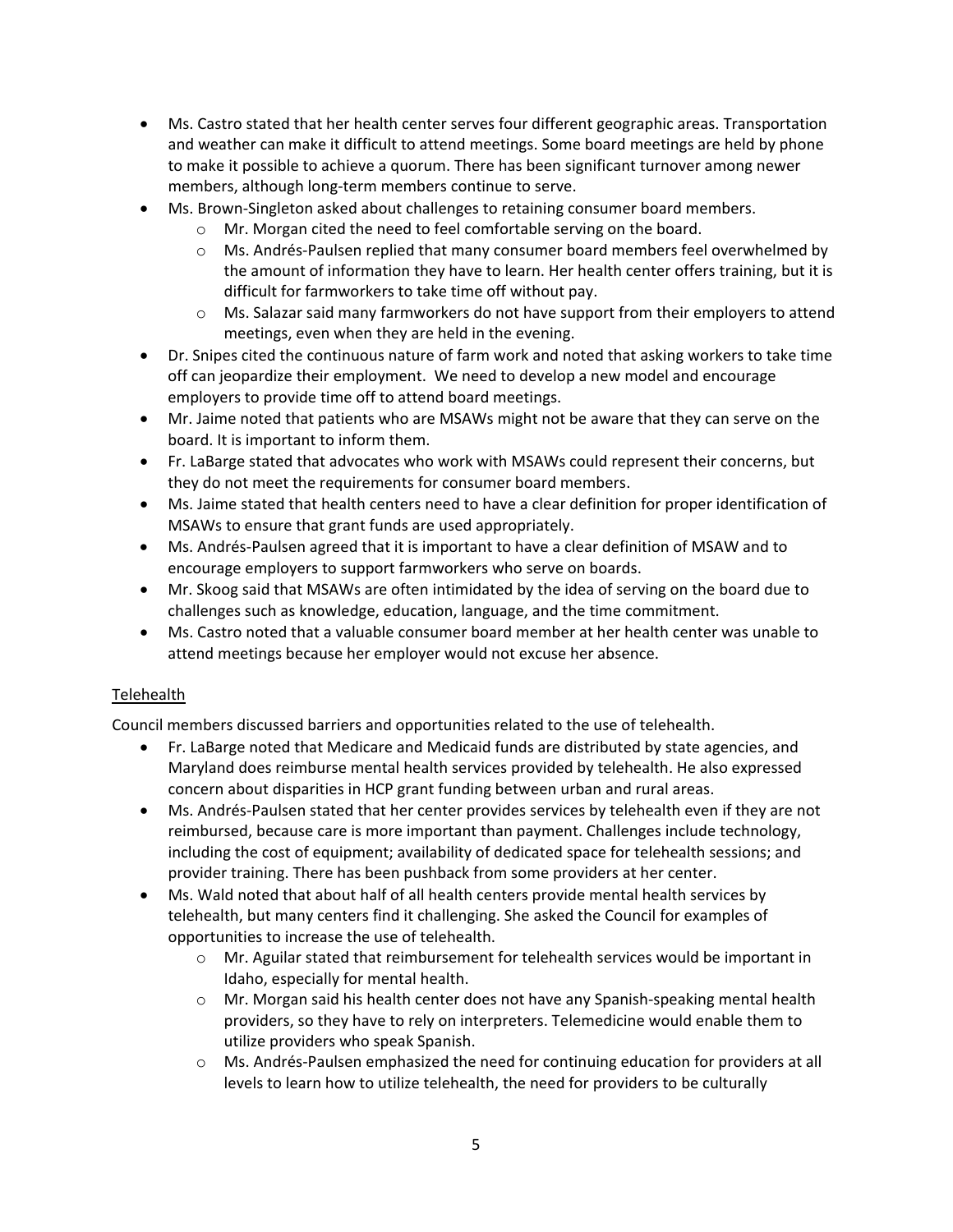competent, and the need for licensing reciprocity so centers can utilize providers in another state.

- Ms. Wald noted that HRSA's Bureau of Health Workforce (BHW) funded partnerships between health centers and academic medical centers in 2017 to train providers to utilize telehealth. That program should have an impact in the near future.
- Ms. Brown-Singleton asked if Council members had experience with tele-monitoring.
	- Ms. Phillips-Martinez replied that a program in South Dakota was tracking mothers with gestational diabetes, but they could not upload the data directly.
	- Fr. LaBarge noted that cell phone coverage becomes more difficult close to state lines, which poses as a barrier especially in rural areas.
	- Dr. Snipes stated that her research group uses cellphone apps to assess the health behaviors of MSAWs. Participants are given a phone, which they return at the end of the study. Data stored in the app are uploaded when the participant is close to a cell tower. Researchers use text messages to remind participants to submit their data.

## Workforce

Council members discussed how MHCs could address provider turnover.

- Ms. Andrés-Paulsen said her center has a program to promote interest in health care careers among minorities. She stressed the need for incentives to attract providers, such as loan repayments for mental health providers or housing.
- Ms. Castro stated that providing competitive salaries are a challenge. She suggested that recruitment should begin at medical schools and nursing schools, because students are more altruistic.
- Fr. LaBarge noted that a provider might be willing to relocate, but there may be no employment opportunity available for their spouse.
- Mr. Morgan stated that every psychiatrist in his area is from South Asia, because their visa requirements stipulate that they must serve in a rural area.
- Ms. Andrés-Paulsen expressed concern that mental health providers do not always have hospital admitting privileges.
- Mr. Skoog stated that his health center found it easier to hire behavioral health providers than dental or primary care providers. He noted that medical schools often have clubs for students in various specialties. He suggested that health centers consider providing a hiring bonus and highlight educational and cultural resources in the community.
- Fr. LaBarge noted that his health center struggles with retention of midwives and obstetricians due to the time commitment and irregular hours.

## Outreach and Enabling Services

Council members discussed challenges related to outreach and enabling services.

- Fr. LaBarge noted that his health center wanted to offer Sunday hours, but many farmworkers go shopping on Sundays. He added that reimbursement for outreach services is challenging.
- Ms. Andrés-Paulsen stated that some MSAW employers are reluctant to let outreach workers come onsite. Farmworkers are often reluctant to use mobile clinics due to the presence of immigration authorities in the vicinity.
- Ms. Brown-Singleton stated that outreach is a required service, but the compliance manual does not address how to meet that requirement. She asked the Policy Division staff how health centers were held accountable for identifying MSAW patients.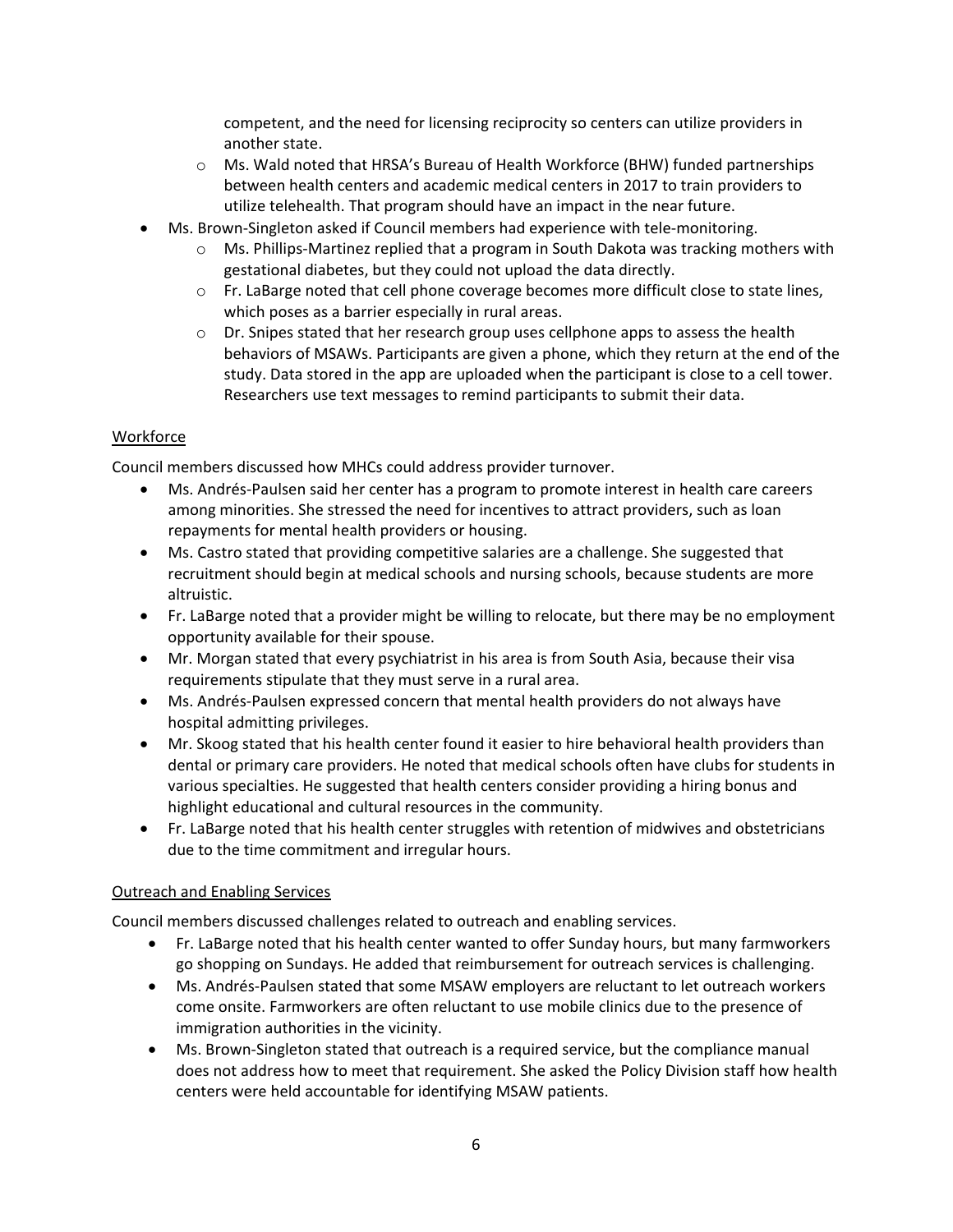- Ms. Salazar stated that her health center struggles with funding for outreach tools.
- Mr. Jaime stated that outreach is needed to connect health centers with employers that contract for H2A visa workers. Workers do not receive screenings unless they are sick, it is difficult for them to get time off to see a doctor, and they often pay out of pocket because they do not know that they could receive services at no cost if they identified themselves as MSAWs.
- Ms. Castro said her health center conducts outreach visits before work starts or during the lunch hour. The arrangement is not ideal, but they have access to the workers.
- Ms. Johnson asked Council members for their suggestions on how to increase population of MSAWs served at MHCs.
	- $\circ$  Ms. Salazar replied that her health center invites growers to participate in programs throughout the year and participates in events sponsored by growers.
	- Ms. Andrés-Paulsen stated that San Diego County Health Department holds programs on farms, such as "Love Your Heart" day on February 1, where they conduct screenings and provide information on services.
	- Mr. Jaime said his center has partnerships with community agencies and includes them in monthly meetings.
	- Mr. Skoog stated that outreach workers at his health center took the new CEO to visit a farm so she would be familiar with their work. The health center gives farmworkers bicycle lights as an incentive to build relationships.
	- Mr. Aguilar said his health center partners with community organizations such as Catholic Charities and St. Alfonso Hospital and highlights them at their annual gala.

Ms. Wald thanked Council members for their suggestions and said she would share their comments with her colleagues at BPHC and HRSA.

Ms. Johnson thanked the Council for the opportunity to meet with them and understand what HRSA can do to help this important population. She assured them that she would respond to their concerns, especially with issues related to the compliance manual.

# **Overview: HRSA, BPHC National Cooperative Agreements Serving Migrant Health Centers**

*Tia-Nicole Leak, PhD, Team Lead, National Partnership Team/National Cooperative Agreements, Office of Quality Improvement, BPHC*

Dr. Leak provided an overview of the national cooperative agreements (NCAs) that provide training and technical assistance (TA) to help MHCs increase access to care, improve health outcomes, and promote health equity for MSAWs:

- Farmworker Justice provides training and TA related to federal and state policy and legislation impacting access to health care for agricultural workers and their families, with a focus on environmental and occupational health and the H2A Agricultural Guest Workers Program
- Health Outreach Partners provides training and TA on outreach and enabling services (e.g., transportation), program planning and development, needs assessments and evaluation, and community collaboration, particularly targeting MSAWs.
- Migrant Clinicians Network provides training and TA on all aspects of clinical care and issues impacting MSAWs, providers and health centers.
- MHP Salud provides training and TA to health centers to develop, implement, and sustain Promotores de Salud (Community Health Workers) Programs.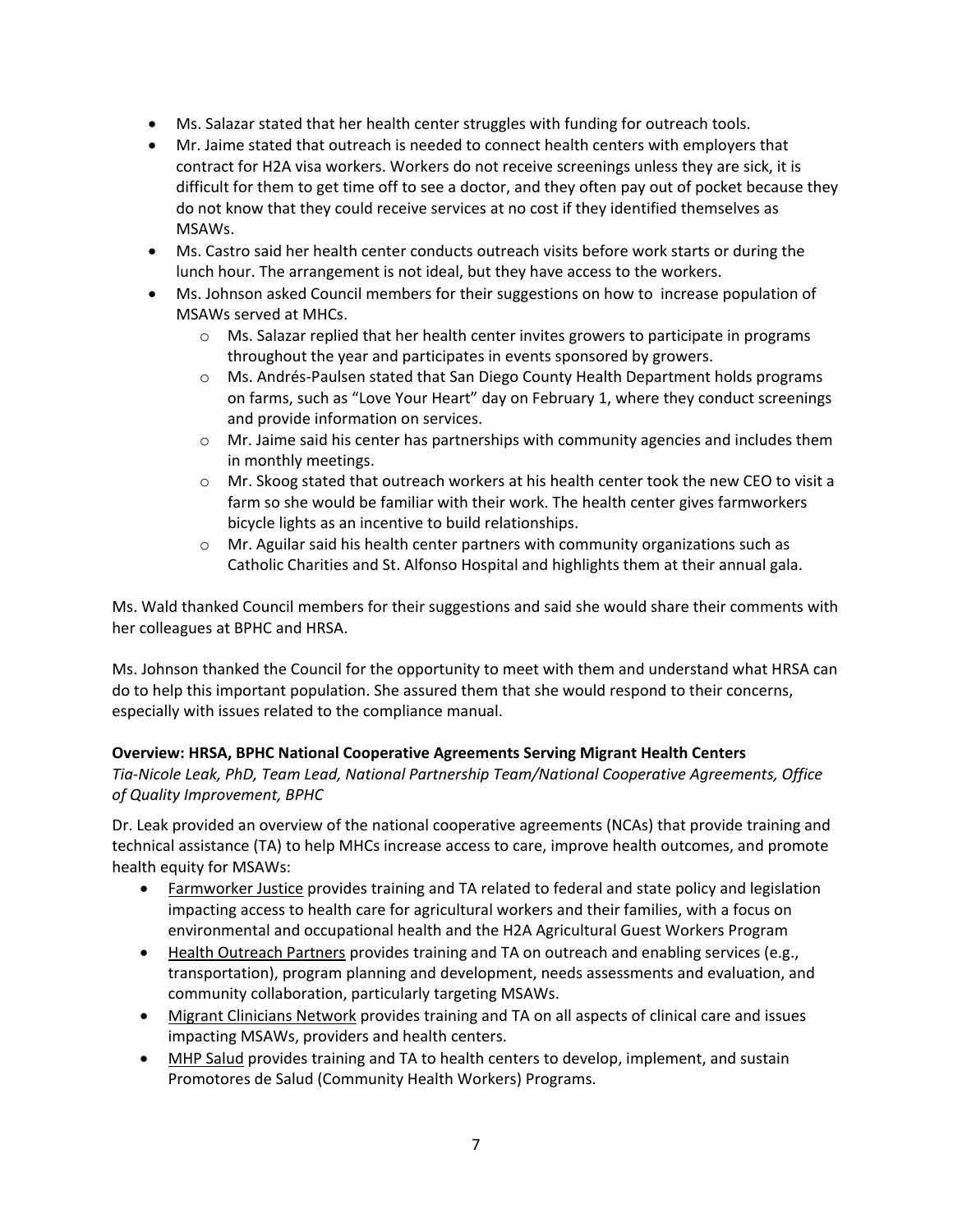• National Center for Farmworker Health provides training and TA related to health center governance, administration and patient education.

The National Association of Community Health Centers (NACHC) serves as a national resource center for all health centers.

NACHC and the NCAs recently conducted a unified need assessment across all health centers to develop a coordinated approach to provide training TA and for MHCs in four key areas:

- Health care access: MHCs need strategies to address the impact of immigration policy
- Workforce: MHCs need to broaden their training programs and budgets to include non-clinical staff
- Training and TA: MHCs need to train front-line staff to make it less challenging for MSAWs to engage health centers
- Community health worker (CHW) and outreach programs: MHCs have limited funding to implement and sustain these programs and face challenges in following up with agricultural workers after referrals.

## Discussion

- Ms. Adriana-Paulsen stated that it is important to have the right workforce, including promotora programs, and a budget for training. Partnerships with universities can help to address workforce challenges. Finding providers who are bilingual and bicultural is challenging for health centers nationwide. She noted that her center has an in-house program to train promotoras and partners with another center to conduct a Medical Assistant training program for local youth.
- Mr. Jaime supported the emphasis on training front-line staff to identify MSAWs.
- Fr. LaBarge noted that a great deal of training is now being delivered through webinars, rather than one-on-one.
	- Dr. Leak said the increasing use of webinars reflects the need to maximize resources.

# **Progress and Lessons Learned through the Ag Worker Access 2020 Campaign**

*E. Roberta Ryder, President & Chief Executive Officer, National Center for Farmworker Health*

Ms. Ryder provided an overview of the history and priorities of NCFH and discussed lessons learned and recommendations from the Ag Worker Access (AWA) 2020 campaign.

NCFH was formed in 1989 as the successor to the National Migrant Referral Project, Inc., which was focused on family planning. Its primary constituency is community and migrant health centers (C/MHCs). The mission of NCFH is to improve the health status of farmworker families through the provision of innovative training, technical assistance, and information services to C/MHCs.

NCFH functions as a bridge between health centers and BPHC. Their activities target two audiences:

- Learning collaborative audiences: Work with MHC staff members on a one-on-one basis to test and implement models of care
- National audiences: Disseminate promising and proven practices to all C/MHCs for broad implementation.

The Ag Worker Access 2020 Campaign is aligned with BPHC Strategic Goal 1, to increase access to quality care. As of 2017, C/MHCs were serving only 18 percent of the estimated population of MSAWs, nationwide. The campaign's vision is that America's agricultural worker population and their family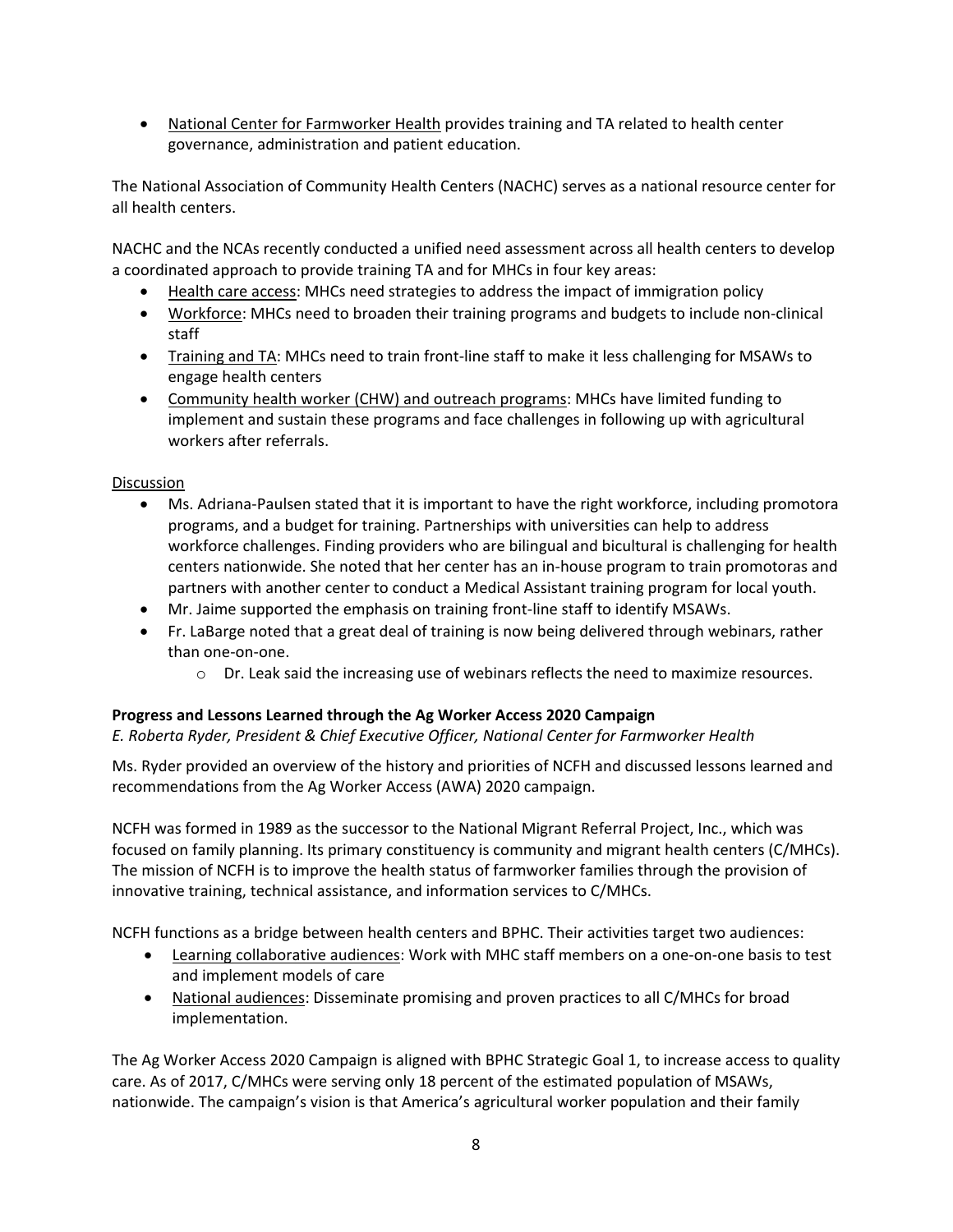members are fully integrated into the HRSA C/MHC system, and care is delivered in a manner that does not compromise quality and is designed to improve the health status of the population as a whole, regardless of ability.

NCFH and NACHC co-founded the campaign. NCFH co-chairs the AWA 2020 Task Force, which includes Primary Care Associations (PCAs), the NCAs, and C/MHC leadership and innovators. The task force will be expanded in 2019 to include other MSAW service organizations.

The campaign's aims are to give credit where credit is due; open hearts, open doors, open access; and build capacity to sustain growth.

Collaboration is essential to the success of the campaign. Partners include BPHC, MHC networks, Task Force members, NCAs, PCAs, the Farmworker Health Network (FHN), other migrant service organizations, and Increasing Access to Care (IAC) networks in Washington State, Central California, and the Central Coast of California.

The campaign has developed a number of tools and resources, including a sample resolution to secure board commitment; a bilingual digital story to facilitate patient self-identification and registration; and a web portal for IAC networks to share information, tools, and resources.

The campaign is focused on systems-level change to create internal checks and balances, increase access for MSAWs, and assure accountability through regular monitoring.

The campaign provides national recognition and financial rewards for MHCs that make the most progress in increasing access for MSAWs and showcases their activities at NACHC's Annual Agricultural Worker Conference.

The campaign's communication channels include Facebook and Twitter accounts, the NCFH blog, the monthly *NCFH News Digest,* and a campaign website [\(http://www.ncfh.org/ag-worker-access-](http://www.ncfh.org/ag-worker-access-2020.html)[2020.html\)](http://www.ncfh.org/ag-worker-access-2020.html).

Ms. Ryder described systemic challenges that impact MSAW access:

- Patient identification, registration, and inclusion
	- All special populations should be identified and registered
	- Section 330(g) definitions are complex and hard to understand
	- Frequent front desk staff turnover demands ongoing training and retraining
	- Failure to identify and report on special populations results in skewed UDS data.
- Access to financial resources
	- MHCs have a high percentage of uninsured patients and low reimbursement rates
	- Notice of Funding Opportunity forces choices between health center sustainability and mission and the population needs and payer mix, which makes it difficult to make the "value proposition" or return on investment
	- One size does not fit all.

Ms. Ryder provided examples of successful strategies to increase access:

• ALTURA's Outreach Team created partnerships with farm labor field managers to take health screenings and outreach events directly to the fields in areas where MSAWs work during the grape harvest season in Tulare, CA.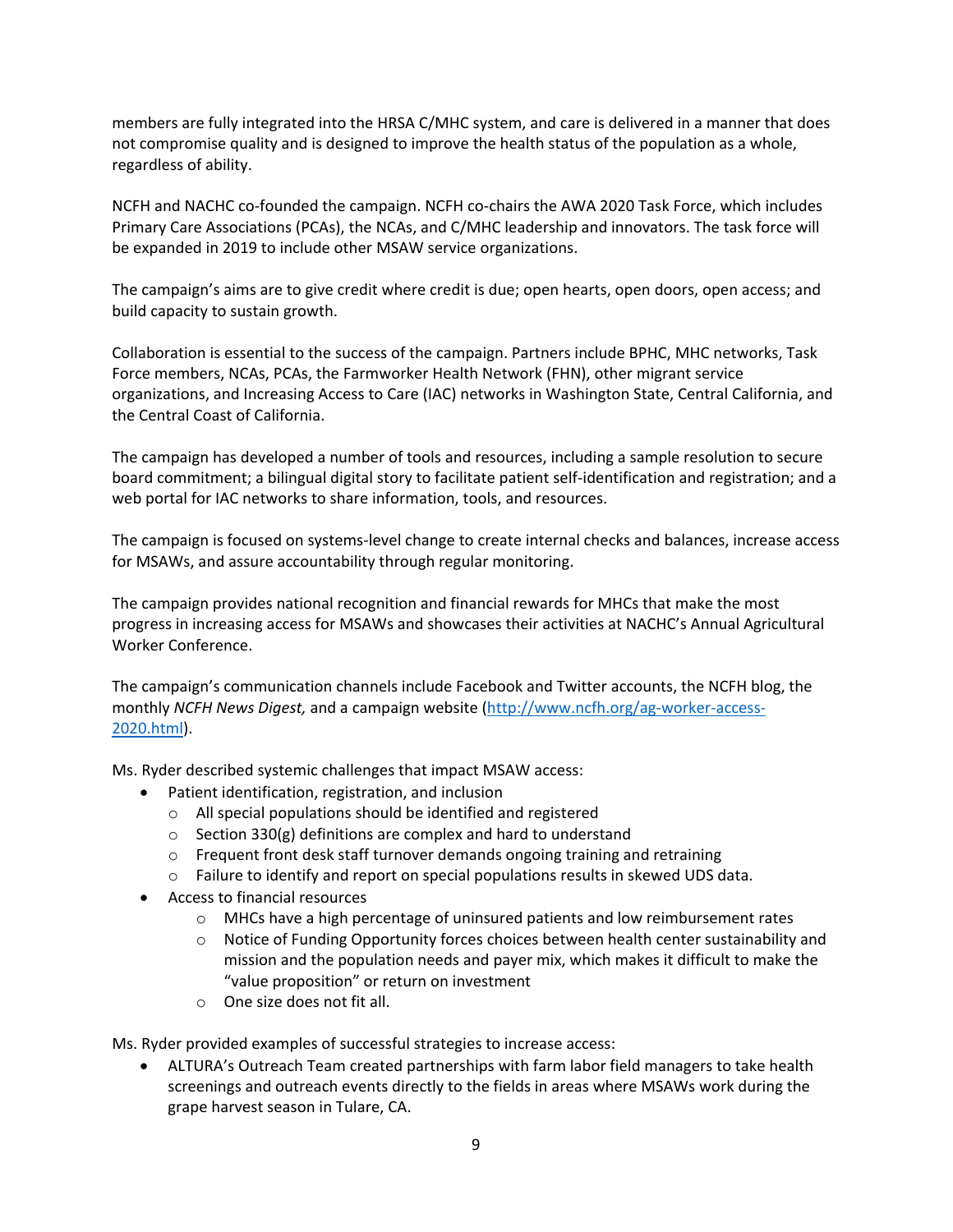- Sea Mar CHC in Seattle, WA initiated a Farmworker Mapping Project to identify demographics, needs and barriers to health care access.
- Salud Family Health Centers in Ft. Lupton, CO introduced an Introduction to Ag Worker Health as part of its new hire orientation, obtained board member buy-in, required attendance at "All Staff" meetings at each clinic, and was an early adopter of mobile delivery systems.

Ms. Ryder stated that enabling services, telehealth, mobile, and portable services are critical elements for optimal service delivery to MSAWs.

Ms. Ryder outlined lessons learned to date:

- The "ask" about agricultural worker status is challenging due to the complexity of legislative definitions
- There are huge disincentives for MSAWs to self-identify
- There are few incentives for C/MHCs to properly identify and register all special populations
- Voucher programs and enabling services are essential and undervalued
- It is difficult to make the business case to serve MSAWs
- New Start, Expanded Capacity, and Service Expansion funding mechanisms do not support and sustain increased access for all C/MHCs
- Success is dependent on the dedication of human resources, including board and staff
- Maintaining focus on service to MSAWs is fragile, easily lost through staff and board turnover, and not secured by systemic policy.

Ms. Ryder offered recommendations to increase access for MSAWs:

- Incentivize patient identification, registration, and UDS reporting for all CHCs and all special populations, and engage PCAs in the process
- Provide special populations funding for service delivery modes that address patient need
- Promote accountability by designating a special populations liaison at the CHC leadership level and maintain special populations programs over time.

## Discussion

- Ms. Brown-Singleton requested examples of disincentives for MSAWs to self-identify.
	- Ms. Ryder stated that most Americans do not understand the difference between migrants, immigrants, and refugees, and the national environment is anti-migrant. NCFH promotes a series of questions that make it easier for a patient to self-identify, such as asking if they are engaged in agricultural work, rather than asking if they are a migrant, CHCs that do not receive MHC funding have no incentive to identify MSAW patients. It is important to create mechanisms at the national, state, and local level.

## **Patient Engagement Strategies**

*Karen Mountain, MBA, MSN, RN, Chief Executive Officer, Migrant Clinician Network (MCN)*

Ms. Mountain outlined challenges facing agricultural worker patients and strategies to engage them.

Ms. Mountain noted that the women's movement and the AIDS crisis led to an awareness of the importance of patient engagement. Health disparities collaboratives led by BPHC were the first national initiative that utilized patient engagement strategies to improve patient outcomes. The collaboratives introduced self-management contracts that held patients accountable for disease management and health outcomes, with goals set by the patient.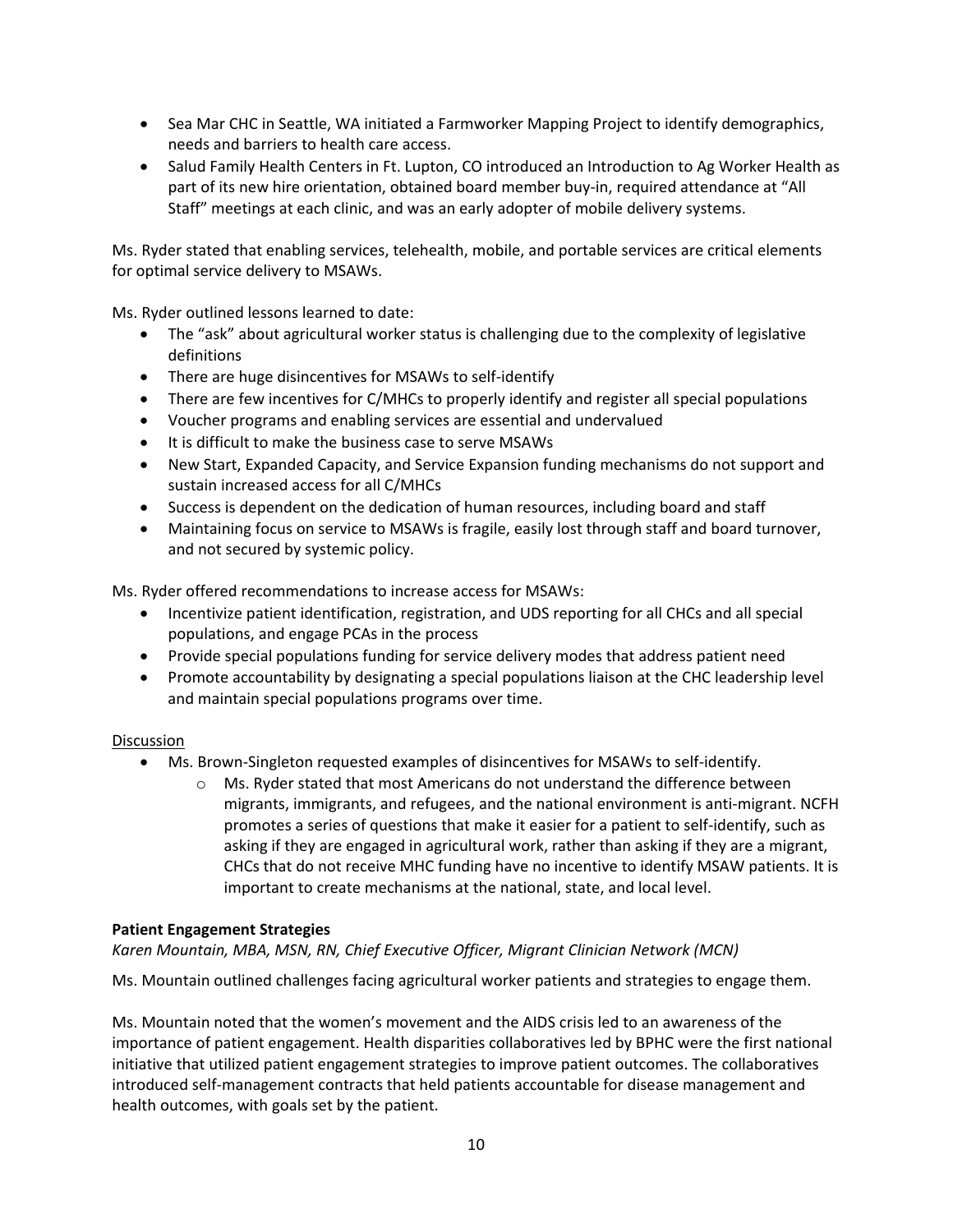Health centers remain committed to the importance of patient engagement and the need to create systems that consider the realities of patients' lives. The recent focus on social determinants of health (SDOH) is an important step, because it takes into account a patient's socio-economic, cultural, and environmental conditions; social and community networks; and individual lifestyle factors.



Patient engagement is critical to the success of value-based care. Strategies to promote patient engagement include:

- The Protocol for Responding to and Assessing Patients' Assets, Risks, and Experiences (PRAPARE), which helps health centers understand and respond to patients' SDOH and engage them more effectively in their care
- Trauma-informed care
- Patient self-management strategies
- Team-based approach to health care with a strong, integrated CHW component
- Motivational interviewing to support behavioral change
- Goal setting.

The MCN Health Network is an effective approach to meet the needs of agricultural clients and eliminate health disparities due to patient mobility. Patients can access the network from any location through a toll-free number. The goal of the Health Network is to provide continuity of care and maintain patient contact until the patient no longer needs a treatment modality or is safely under the care of another health provider.

Ms. Mountain offered six pathways to support patient engagement:

- Ensure that health center infrastructure supports patient-engagement strategies
- Promote team-based care with incorporation of CHWs
- Incorporate agricultural workers' needs into SDOH screening
- Provide organization-level training on motivational interviewing, trauma informed care, and SDOH
- Maintain continuity of care for mobile patients
- Support the transition to value-based care.

#### Discussion

• Dr. Snipes requested the source of the graphic on SDOH.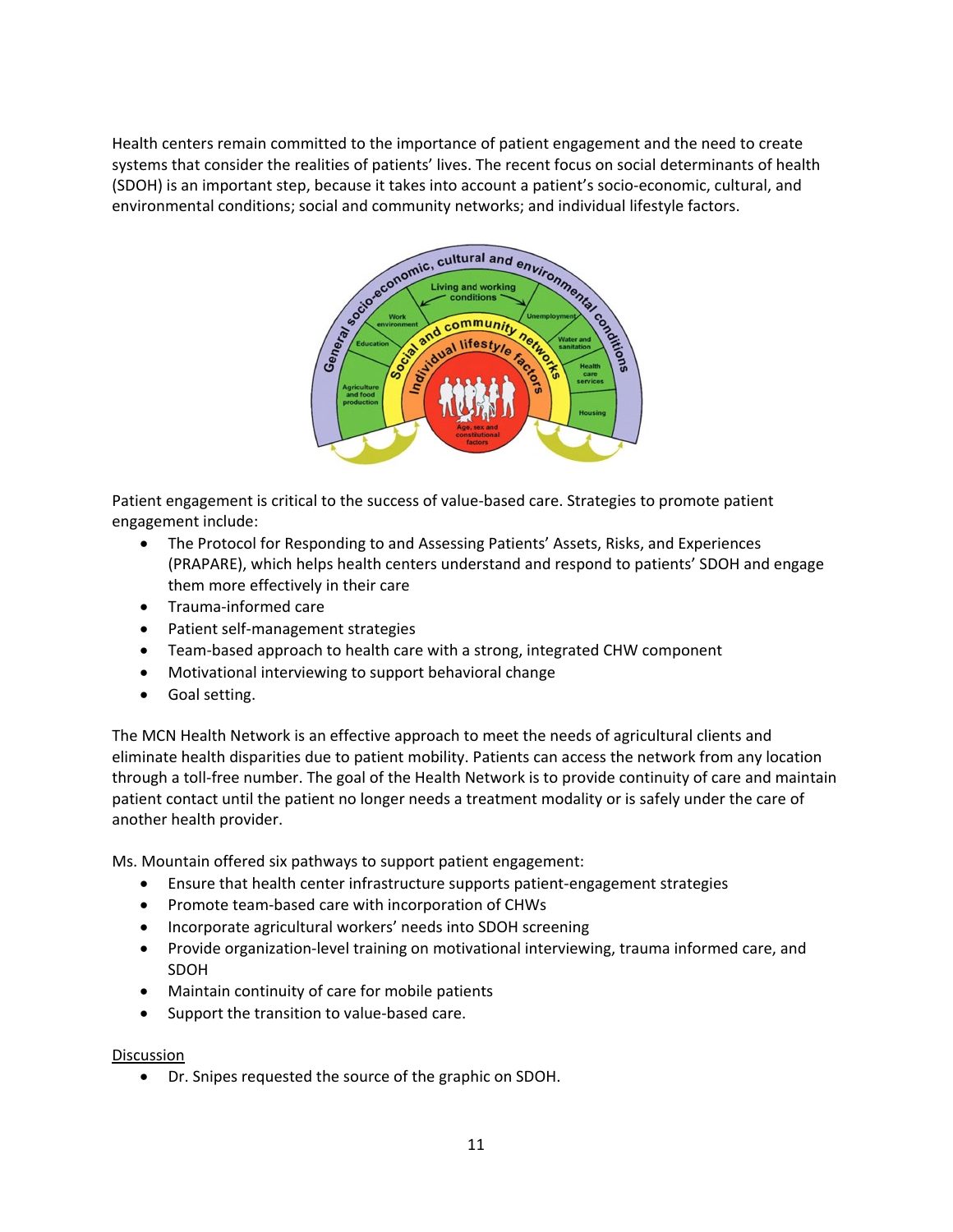- Ms. Mountain replied that MHN adapted the graphic from literature on SDOH. She said she would provide specific information following the meeting.
- Ms. Triantafillou asked if the MCN Health Network's toll-free number was available on a 24/7 basis.
	- Ms. Mountain replied that the toll-free number is staffed from 7:30 a.m. to 6:30 p.m.

## **Discussion of Possible Recommendations**

Council members discussed key issues that emerged from the presentations and identified potential recommendations to address them.

Issue: MHCs serve only 18 percent of the nationally estimated number of MSAWs. The last substantive enumeration of MSAWs occurred in the FY 2000. The enumeration covered ten states, and was coordinated by the Migrant Health Program, BPHC, HRSA, DHHS, to provide estimates for MSAWs who were within the DHHS target group. The data is now 18 years old, covers only ten states, and is outdated by all standards.

- Potential recommendations:
	- HRSA lead an effort towards an accurate identification of the number of MSAWs and family members eligible for HRSA services, nationally
	- Create incentives for health centers to use of the AG Worker 2020 tools for identification and registration of all MSAWs
	- Promote quarterly monitoring
	- Create executive-level liaison for special populations
	- Use National Institute of Occupational Safety and Health (NIOSH) cooperative agreements to reduce injuries in specific agricultural sectors as a model for agreements between BPHC and growers to increase the use of health centers by MSAWs.

Issue: State-based licensure presents challenges for telehealth across state lines

• Potential recommendation: Promote licensing reciprocity.

Issue: Need to increase patient engagement to improve health outcomes and support the transition to value-based care

• Potential recommendation: Promote patient engagement strategies identified by MCN.

## **THURSDAY, NOVEMBER 14, 2018**

## **Recap from Previous Day**

*Deborah Salazar, BS, Member, NACMH*

Ms. Andrés-Paulson called the meeting to order.

Ms. Salazar summarized the presentations and discussions from the first day of the meeting.

## **Recruitment and Retention of Health Care Providers**

*Michelle M. Washko, PhD, Acting Director, National Center for Health Workforce Analysis (NCHWA), Bureau of Health Workforce (BHW), HRSA*

Dr. Washko discussed health workforce challenges in the U.S. and NCHWA's research to inform program planning and policy development.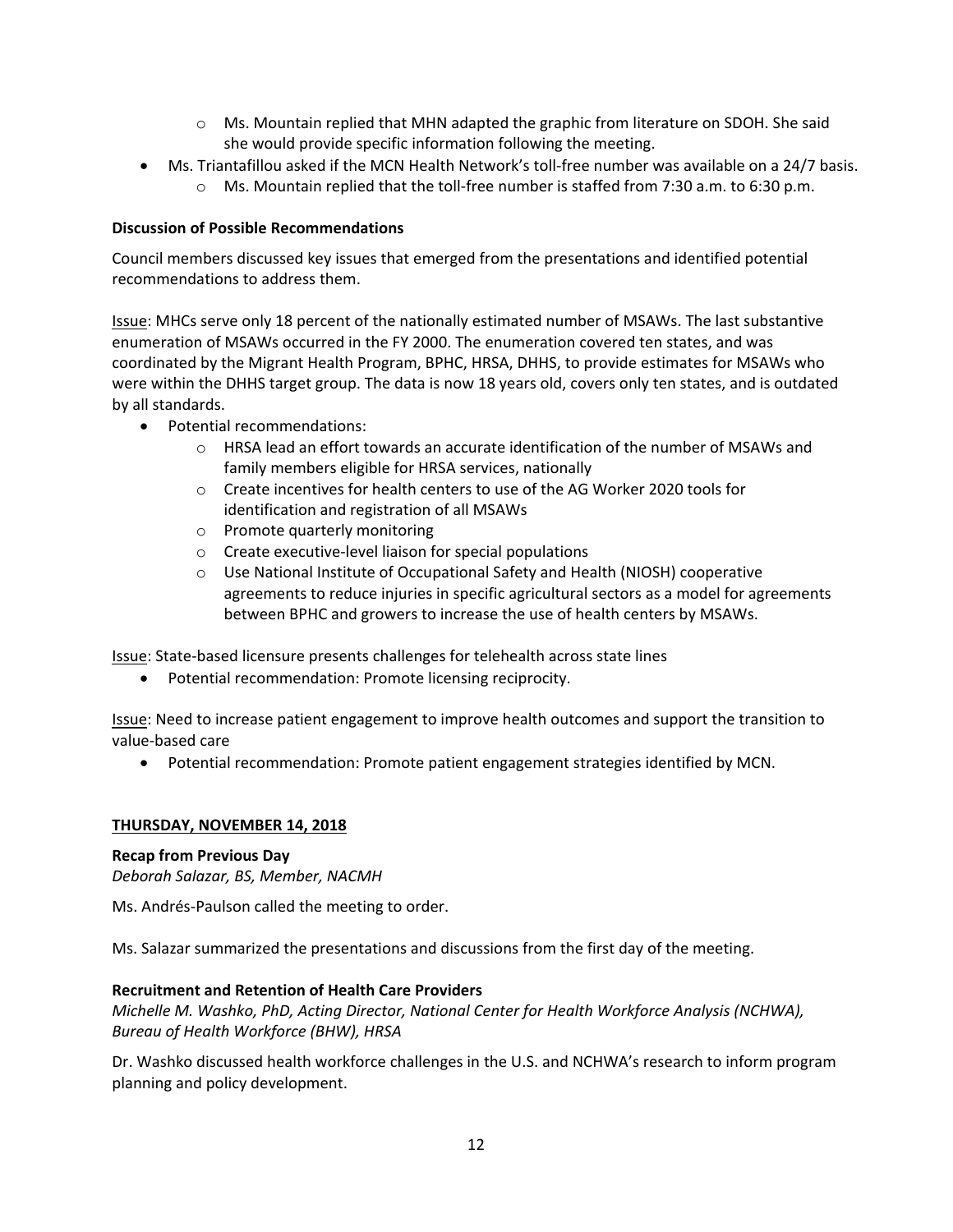Key workforce challenges include potential shortages and oversupply, maldisribution of providers, limited workforce diversity, failure to use health workers to the maximum of their education and skills, the need to assess the impact of a changing health care system on the need for individual health occupations, and the lack of comprehensive data to inform health workforce decisions.

The mission of BHW is to improve the health of underserved and vulnerable populations by strengthening the health workforce and connecting skilled professionals to communities in need. In FY 2017, BHW awarded more than \$1 billion through more than 40 programs to increase the nation's access to quality health care by developing, distributing, and retaining a competent health workforce.

NCHWA conducts research on a broad range of issues to inform BHW program planning, development, and policy-making. They use HRSA's Health Workforce Micro-Simulation model to produce estimates and projections of the current and future supply of providers in health occupations (https://bhw.hrsa.gov/health-workforce-analysis/research/projections). NCHWA will release the firstever analysis of demand for CHWs in the near future.

BHW supports nine Health Workforce Research Centers that conduct research and provide TA on collection, analysis, and reporting of health workforce data related to health equity, long-term care, allied health professions, oral health, behavioral health, and emerging health workforce issues.

NCHWA uses data from a wide range of surveys conducted by U.S. government agencies, along with non-governmental resources such as the American Medical Association Master File, to understand the nation's health workforce.

NCHWA recently updated *The U.S. Health Workforce Chartbook,* which provides a summary of 34 health care and health support occupations in the U.S. [\(https://bhw.hrsa.gov/sites/default/files/bhw/health](https://bhw.hrsa.gov/sites/default/files/bhw/health-workforce-analysis/research/hrsa-us-health-workforce-chartbook-in-brief.pdf)[workforce-analysis/research/hrsa-us-health-workforce-chartbook-in-brief.pdf\)](https://bhw.hrsa.gov/sites/default/files/bhw/health-workforce-analysis/research/hrsa-us-health-workforce-chartbook-in-brief.pdf).

NCHWA funds and maintains Area Health Resources Files, which include county, state, and nationallevel data in eight areas, including health care professions and health professions training [\(https://data.hrsa.gov/topics/health-workforce/ahrf\)](https://data.hrsa.gov/topics/health-workforce/ahrf).

The impact of BHW efforts to recruit and retain providers is difficult to measure. NCHWA uses the National Provider Identifier (NPI) issued by the Centers for Medicare and Medicaid Services (CMS) to track where physicians and advanced practice nurses are practicing. There is no uniform identifier to track other health professionals and health support occupations. NCHWA is working with federal agencies and professional organizations to rectify that situation.

All federal agencies that publish occupational data for statistical purposes are required to use the Standard Occupational Classification (SOC) taxonomy, which assigns a code for most occupations in the U.S. economy and includes a definition of that occupation. The SOC is revised every 10 years. The most recent revision assigned codes to many health workforce occupations, including the first code for CHWs. The revised taxonomy will allow NCHWA to collect better data, which in turn will make it easier to train the right people to serve the right populations.

The National Sample Survey of Registered Nurses (NSSRN) is the primary source of data to project the supply and demand for nursing resources. NCHWA is collaborating with the Census Bureau to conduct an expanded version of the survey that will be released in 2019.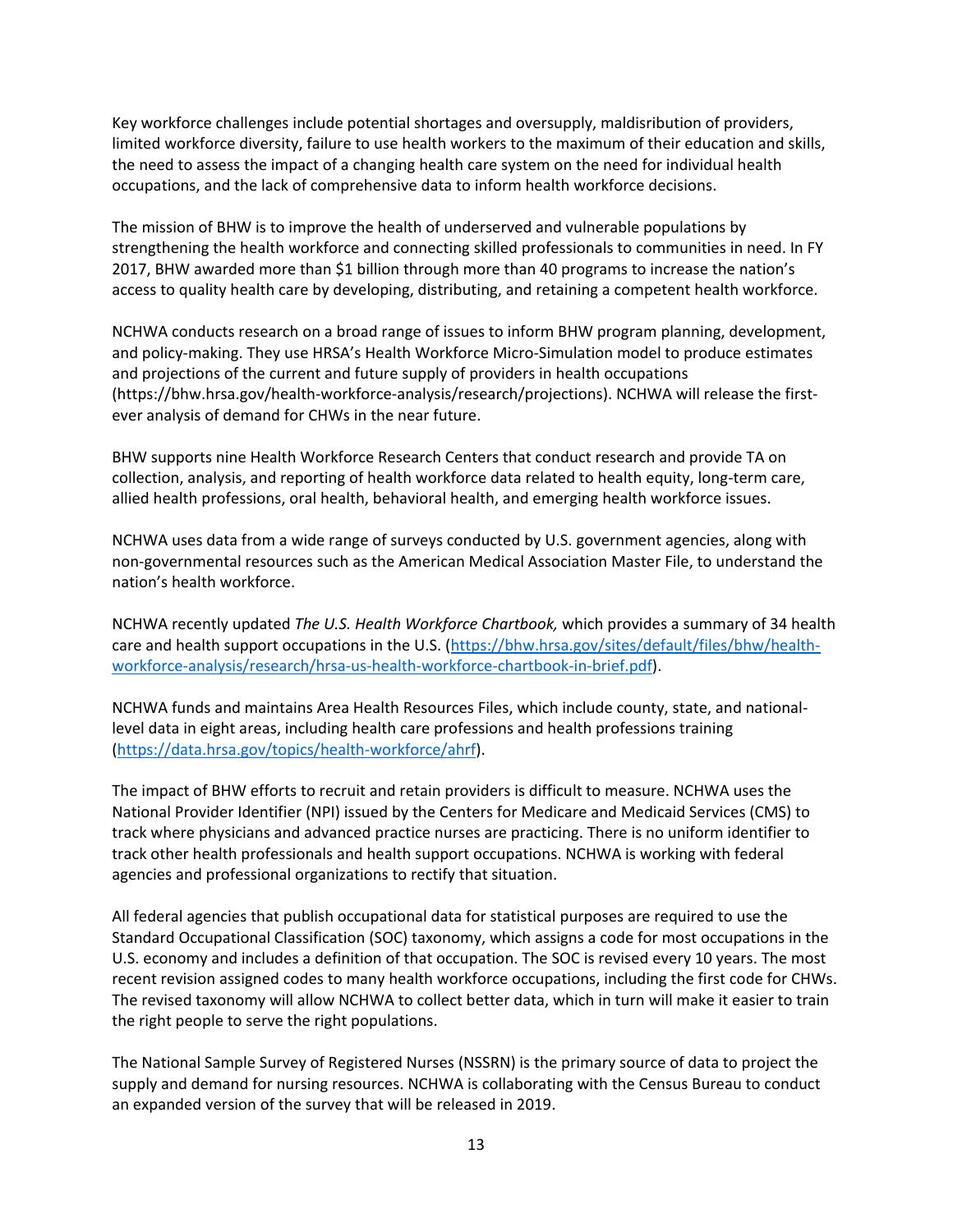- Ms. Brown-Singleton stated that the maldistribution of health care providers is more difficult to address than the shortage of providers.
	- Dr. Washko agreed that maldistribution is a significant issue, especially for oral health and behavioral health occupations. National data show that there are enough providers in the U.S., but state and local data show that they are not practicing where they are most needed. Insurance and reimbursement rates are key factors.
- Ms. Andrés-Paulson noted that nursing shortages are often filled by nurses from other countries and asked if NCHWA collects data on foreign-trained health workers.
	- Dr. Washko stated that NCHWA examines the influx of international workers to the extent that it affects the domestic workforce.
- Fr. LaBarge noted that Dr. Washko's slides included data on provider ethnicity, but not the language spoken. He stressed the need for bilingual and bi-cultural providers, especially in behavioral health.
- Ms. Triantafillou asked what Dr. Washko would recommend to address the challenges she cited.
	- Dr. Washko stressed the need to improve datasets overall and to create datasets that would make it possible to assess the impact of telehealth providers.
- Dr. Snipes asked if CHWs and patient navigators have the same occupational code and expressed concern that data might not accurately capture how their roles are operationalized.
	- Dr. Washko replied that the SOC classifies occupations, not job titles. Patient navigators are currently included under the code for CHWs. If they can demonstrate that they do something substantially different than CHWs, they could get their own code.
- Dr. Snipes asked if Dr. Washko had data on what kinds of individuals are drawn to practice in rural environments.
	- Dr. Washko replied that NCHWA currently compares national and state data. During this fiscal year, they hope to compare rural versus urban areas, and possibly also suburban areas. They will begin by looking at various physician occupations.
- Ms. Andrés-Paulson asked what type of data would make it possible for NCHWA to identify best practices to retain providers in rural areas.
	- Dr. Washko replied that research on physicians and nurses suggests that providers who are trained in a rural area tend to stay there. Research on other professions would be helpful. The National Council of State Boards of Nursing is trying to create a unique identifying number for registered nurses, similar to the NPI. Encouraging employers to use those numbers would make it possible to track the distribution of nurses.
	- Areas where in the Council could support NCHWA work: 1) collect better data on how telehealth is employed by providers and used by patients, 2) fund research on training and retention of health care providers in rural and underserved rural areas, beyond physicians, and 3) adopt the individual identifier for nurses.
- Ms. Andrés-Paulson asked what could be done to recruit minorities to serve in rural areas.
	- Dr. Washko offered two recommendations: 1) Expand the National Health Service Corps to go beyond loan repayment (i.e., support training in rural areas) and expand the occupations that it supports, and 2) Conduct original research that looks at the health workforce in rural areas to identify factors that led them to practice there. She noted that it would be important to step away from the traditional medical model and look at all providers in the system.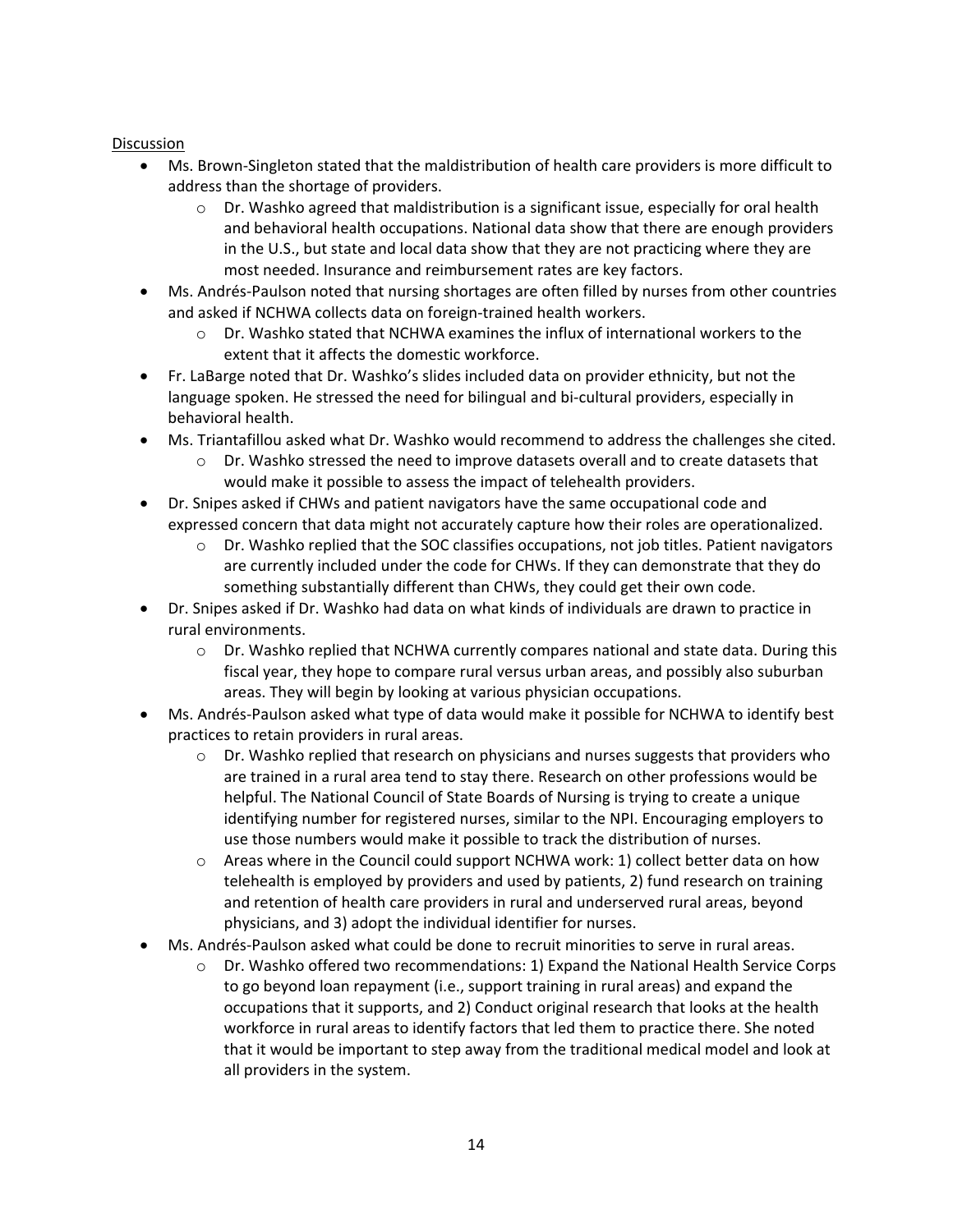- Dr. Snipes suggested that HRSA could issue a call for proposals to identify the key factors that lead health professionals to practice in rural and underserved areas.
- Dr. Washko noted that the federal government has nine different definitions of "rural," and the definition of "health profession shortage area" has evolved. It might not be feasible to centralize the definitions, but they could be more transparent.

## **Human Trafficking in Agriculture**

*Meredith RapkinRapkin, Esq., Executive Director, Justice at Work*

Ms. Rapkin provided an overview of labor trafficking in agriculture and services that are available to MSAWs who are victims of trafficking.

The Trafficking Victims Protection Act defines labor trafficking as, "the recruitment, harboring, transportation, provision, or obtaining of a person for labor or services, through the use of force, fraud, or coercion for the purpose of subjection to involuntary servitude, peonage, debt bondage, or slavery." Fraud can consist of making false statements about an individual's immigration status.

Although labor trafficking is believed to be more widespread than sex trafficking, it is more difficult to identify because victims do not usually self-identify. Only 16 percent of calls to a national human trafficking hotline from 2007 to 2016 were about labor trafficking.

Justice at Work provides linguistically and culturally appropriate services for low-wage immigrant and migrant workers in the state of Pennsylvania, regardless of immigration status. They focus on underserved communities of farmworkers, mushroom workers, food processing workers, and landscapers. Most of their trafficking clients are adult men.

Justice at Work gives victims of trafficking the tools they need to leave the situation and the support they need to report the crime. Victims and their family are usually eligible for special visas that can lead to permanent residency and citizenship.

Justice at Work formed a medical-legal partnership with an organization in Philadelphia that provides mental health services to undocumented immigrants. Most of their trafficking clients accept referrals for those services.

Factors that impact the mental health of trafficking victims include false promises regarding wages, housing, or immigration status; threats to report the individual to immigration authorities or police; violent behavior; blacklisting with other employers; withholding pay; verbal abuse and humiliation; isolation or control of activities; exploiting other vulnerabilities; and very long hours.

Ms. Rapkin offered recommendations to help health care providers identify and assist victims of labor trafficking:

- Train all staff to spot red flags
- Add an intake question that asks if the patient has ever felt unsafe at work
- Provide mental health services in Spanish—or whatever language is prevalent—at a time and/or in a manner that can be easily accessed by working people
- Partner with a local legal aid organization that has immigration expertise.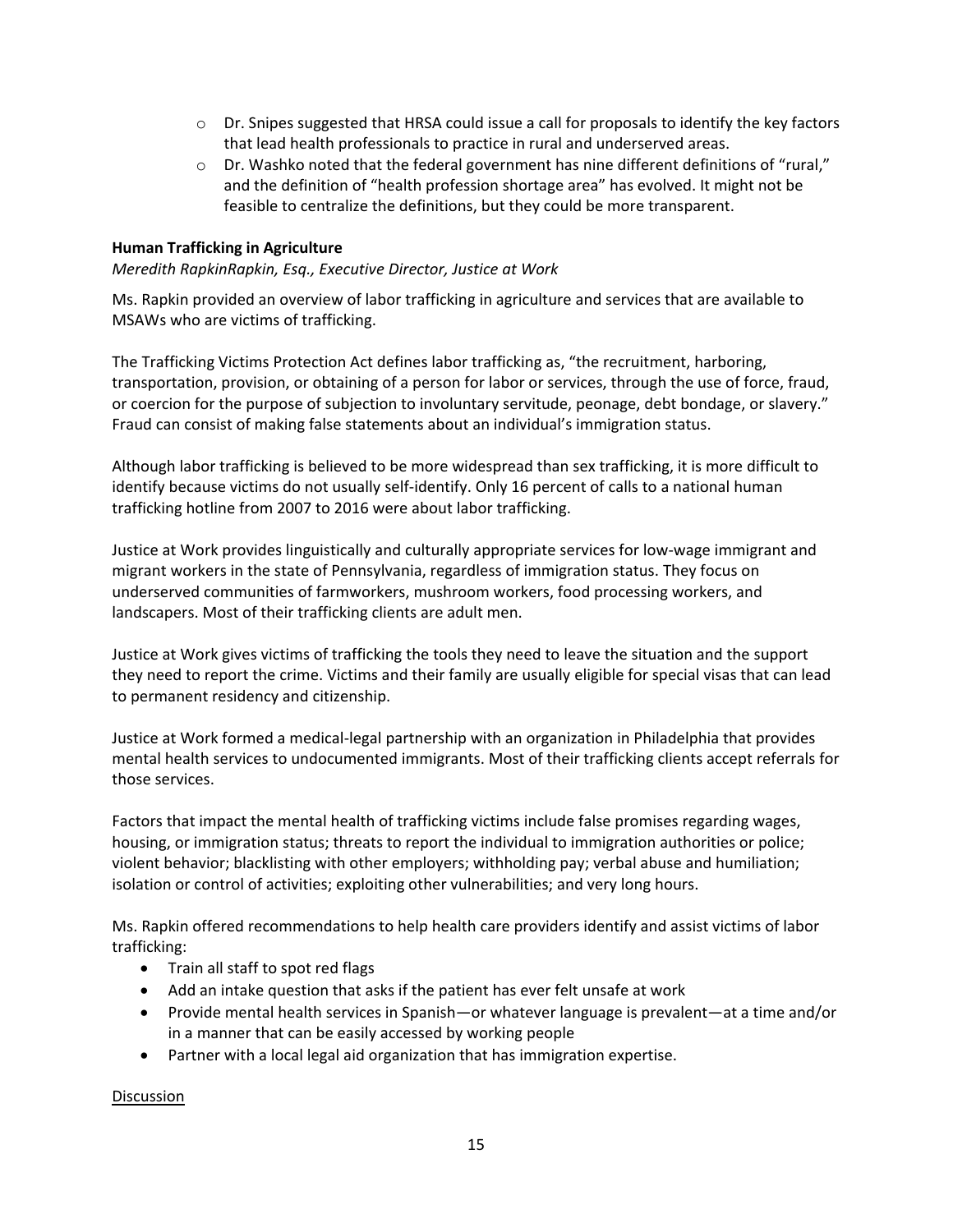- Ms. Castro asked if labor trafficking is a reportable offense.
	- Ms. Rapkin replied that all forms of trafficking are reportable under federal law. Some states also have laws, which tend to be more specific.
- Mr. Skoog expressed concern that a person who comes forward may face reprisals.
	- $\circ$  Ms. Rapkin replied that most victims do not pursue legal action until they have left the situation. Justice at Work has helped clients relocate
- Ms. Naqvi stated that the proposed intake question does not address the factor of fear, and she suggested that a series of questions might be more effective. She asked how to ensure people get the services they need.
	- Ms. Rapkin replied that providers are reluctant to add more questions to the intake protocol. It is more effective to focus on identifying red flags, with follow-up questions.
	- Ms. Naqvi suggested that CHWs could help identify victims and make referrals for services.
	- Ms. Rapkin agreed that would be an effective strategy.
- Dr. Snipes asked if the proposed safety question would capture wage theft.
	- Ms. Rapkin replied that it is easier for medical staff to ask a safety question. Justice at Work would be happy to help organizations develop additional questions.

#### **Discussion of Possible Recommendations**

Council members revised and expanded the list of issues for recommendations.

Issue: Increase the percentage of MSAWs who access MHCs

- Potential recommendations:
	- Promote the Ag 2020 patient identification
	- Increase access
	- Make part of the UDS
	- Increase outreach for those not served.

#### Issue: Workforce

- Potential recommendations:
	- License reciprocity for services across state lines
	- Expand the NHSC subsidies beyond loan repayment
	- Collect data on factors that lead health care professionals to serve in rural and underserved areas
	- Create NPI numbers for professions other than physicians
	- Analysis of CHW data in new report
	- Expand research for recruitment and retention, especially in rural areas
	- Increase data sharing within and across agencies
	- Increase partnerships with other agencies (e.g., USDA, DOL)
	- BHWET program
	- Call for proposals on original research.

Issue: Improve infrastructure to support patient engagement

- Potential recommendations:
	- Utilize MCN Health Network to improve continuity of care
	- Patient compliance
	- Bridge case management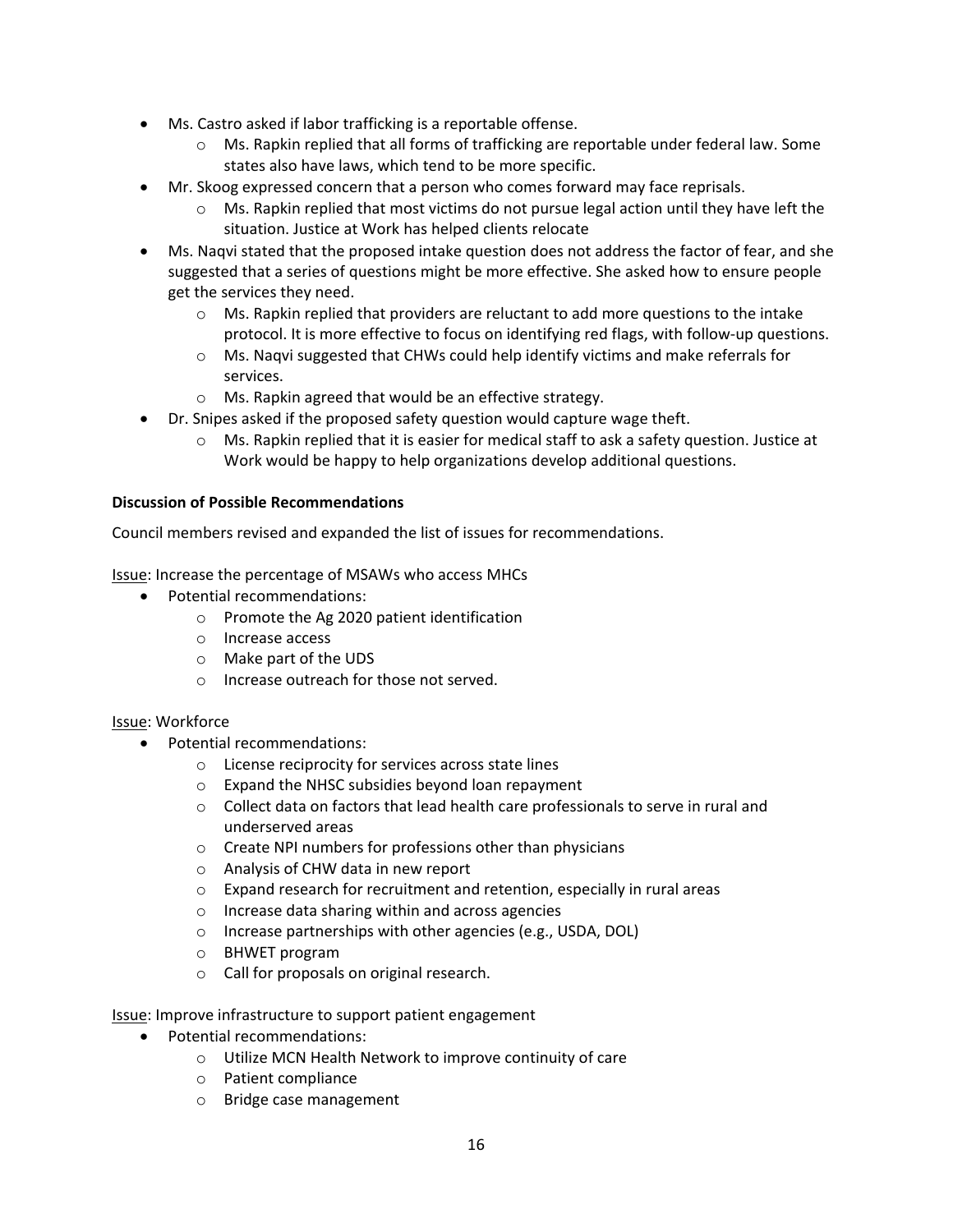- Special Population Liaison (Migrant Head Start model)
- Mobile units and voucher program
- HRSA agreements with the agricultural industry.

Issue : Telehealth

- Potential recommendations:
	- Reimbursement for services
	- Data on telehealth services.

Issue: Agricultural human trafficking

- Potential recommendations:
	- Reference HHS priorities and the Secretary's participation in an inter-agency task force
	- Links to substance use and mental health
	- Train providers and intake staff to identify red flags
	- Provide Continuing Medical Education credits for victim identification
	- Promote medical/legal partnerships
	- Track violators and offenders.

## **Importance of Health Literacy for Migrant and Seasonal Agricultural Worker Health**

*Wilma Alvarado-Little, MA, MSW, Associate Commissioner, New York State Department of Health, and Director, Office of Minority Health and Health Disparities Prevention*

Commissioner Alvarado-Little discussed how culture and language affect the relationship between the individual, health care providers, and the health care system and offered strategies to encourage the provision of effective communication for MHC patients.

Health literacy affects people's ability to navigate the health care system, including filling out complex forms and locating providers and services; to share personal information, such as health history, with providers; engage in self-care and chronic-disease management; and to understand mathematical concepts such as probability and risk.

The *National Action Plan to Improve Health Literacy* (DHHS 2010) laid the foundation for many health literacy initiatives. Other resources include the National Standards for Culturally and Linguistically Appropriate Services (National CLAS Standards) and the Institute of Medicine publication, *Attributes of a Health Literate Organization* [\(https://www.iom.edu/~/media/Files/Perspectives-Files/2012/Discussion-](https://www.iom.edu/%7E/media/Files/Perspectives-Files/2012/Discussion-Papers/BPH_HLit_Attributes.pdf)[Papers/BPH\\_HLit\\_Attributes.pdf\)](https://www.iom.edu/%7E/media/Files/Perspectives-Files/2012/Discussion-Papers/BPH_HLit_Attributes.pdf).

Patient-centered care is communication based and is essential to addressing issues contributing to heath disparities. Providers who do not speak the patient's language must use additional skills to continue to provide excellent, patient-centered care. Clear communication that is culturally and linguistically appropriate is key to providing quality health services.

Language access and language assistance are not the same. HHS states that language access is achieved "… when individuals with limited English proficiency (LEP) can communicate effectively with HHS employees and contractors and participate in HHS programs and activities." Language assistance consists of "… all oral and written language services needed to assist individuals with LEP to communicate effectively with HHS staff and contractors and gain meaningful access and equal opportunity to participate in the services, activities, programs, or other benefits administered by HHS."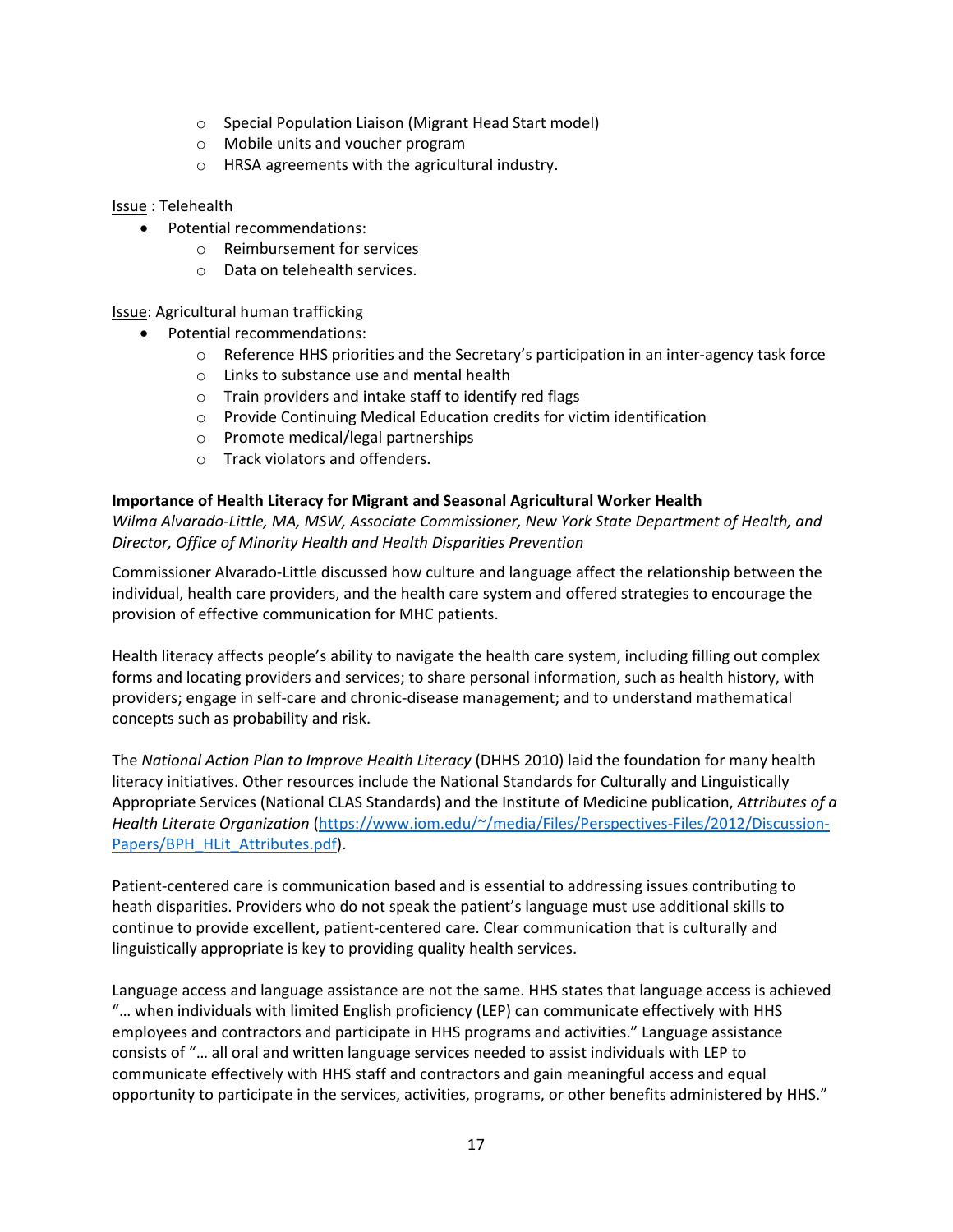Diversity within a language across cultures and nationalities can complicate efforts to communicate effectively. For example, there are 11 words for "drinking straw" in Spanish. It is critical to know where patients are from and what is important to them.

Cultural views about issues such as mental health can impact efforts to communicate effectively. It can be challenging to find culturally relevant ways to communicate abstract concepts such as advance directives, living will, power of attorney, or surrogate decision-maker.

Ms. Alvarado-Little offered a process to develop culturally relevant health education materials:

- 1. Learn about your community
- 2. Draft the brochure using plain language
- 3. Test it with your audience
- 4. Revise and test it again
- 5. Keep in touch with the community as you promote it to ensure they feel involved and your resource continues to be effective

It is important to understand the intended audience when developing materials. Key questions are: Who do they consider to be credible sources of information? What is their preferred language? What is their preferred mode of getting information? What is their motivation for change?

Ms. Alvarado-Little suggested ways in which health care providers can improve health literacy:

- Build trust
- Keep in mind the community's perspective when providing oral and/or written messages
- Address skills of both sides (i.e., health information providers and community members)
- Use health literacy principles in communication and materials development
- Use health literacy resources
- Train health professionals
- Practice the Teach-back Method
- Inform the community by providing basic literacy and health literacy skills and education on steps to maintain personal health, preventive care, and chronic disease management
- Utilize a professional interpreter and address them by the appropriate title
- Review materials for cultural relevance
- Keep in mind the importance of health literacy and effective communication.

- Mr. Morgan observed that many English-speaking patients cannot understand basic medical concepts, and terms such as "medical home" and "behavioral health," are difficult to translate into other languages. He noted that many people who have difficulty reading will not read type in small print.
	- Ms. Alvarado-Little replied that it is important to understand the range of challenges that a person might experience, especially when they are from a minority population. Sometimes a graphic is better than text.
- Fr. LaBarge said he finds it helpful to look online for materials in the patient's country of origin to get a sense of what types of materials will be effective.
- Ms. Andrés-Paulson stressed that discussing concepts such as advance directives include cultural assumptions that go beyond literacy.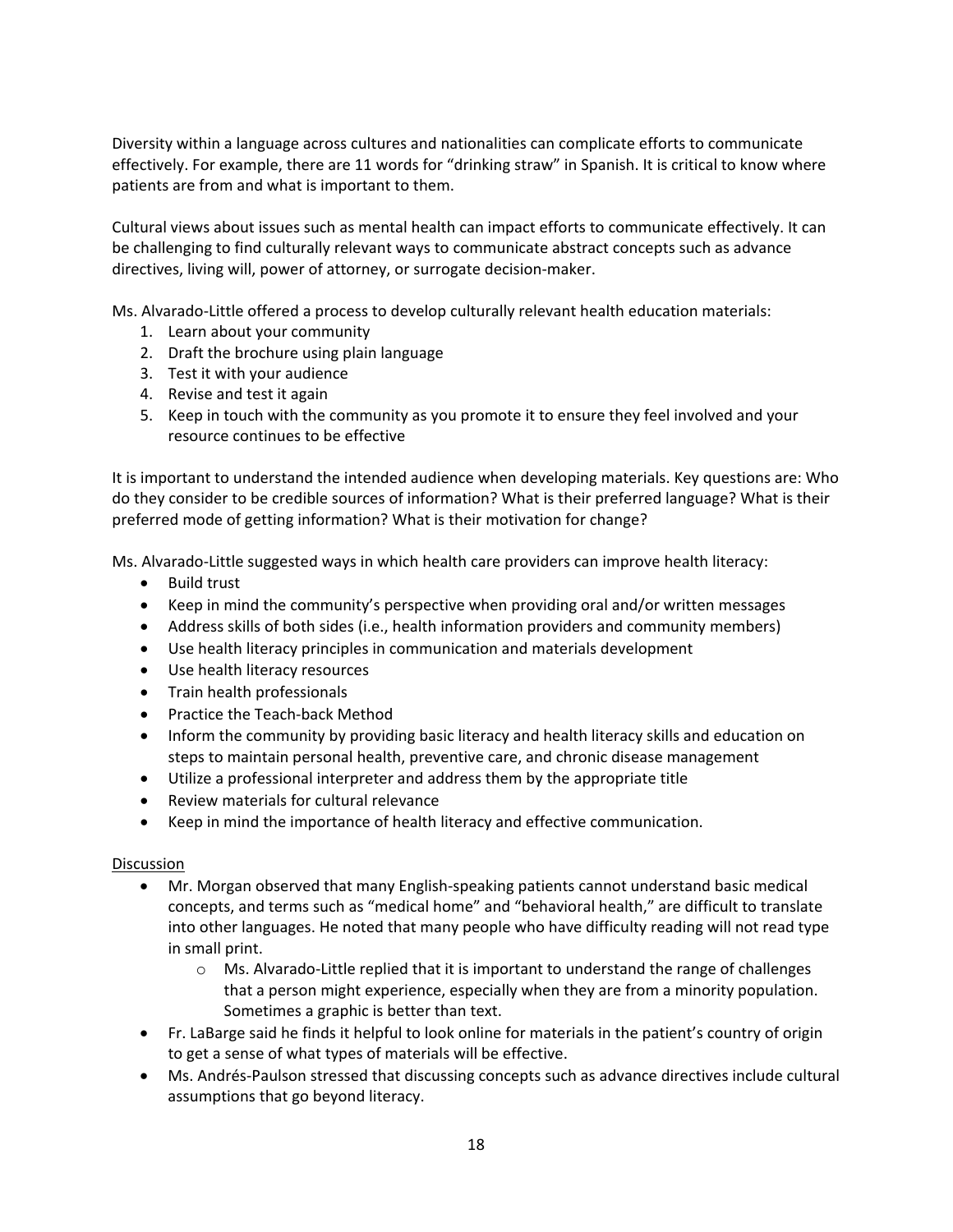- Mr. Jaime asked what the Council could recommend to improve health literacy.
	- Ms. Alvarado-Little stressed that it is important to: 1) clarify the role of health literacy in working with MSAWs, 2) determine what definition of heath literacy is aligned with that work, 3) identify areas in which health literacy is important, and 4) identify the intersection between health literacy and cultural competency and between health literacy and language access.
- Ms. Castro noted that health literacy is important for patient safety. Patients must be able to disclose information about their health to providers, and providers must ensure that the patient understands their questions and instructions.
- Ms. Triantafillou stated that the health care system is complex for everyone, and health literacy goes beyond language.
- Ms. Andrés-Paulson said it would be helpful if providers had an awareness of health care systems in other countries.
- Ms. Phillips Martinez noted that the discussion of health literacy illustrated the importance of having patients represented on health center boards.
- Dr. Snipes suggested that health literacy should be included in the curriculum for providers, because communication is essential to establishing doctor-patient trust.
- Ms. Andrés-Paulson noted that health literacy is linked to workforce development and telehealth.

# **Formulation of Letter of Recommendations to the Secretary of DHHS**

Council members reviewed the issues that emerged during the meeting and agreed to focus the letter of recommendations on access to health centers by MSAWs, workforce mal-distribution, and agricultural human trafficking.

Council members agreed on the timeline for the letter and individuals responsible for each step:

| <b>WHAT</b>                                   | <b>WHO</b>                          | <b>WHEN</b> |
|-----------------------------------------------|-------------------------------------|-------------|
| Draft 1                                       | Fr. LaBarge & Ms. Andrés-Paulson    | November 19 |
| <b>Draft sections:</b> Develop background and | Increasing access: Ms. Salazar &    | November 28 |
| draft recommendations for each section;       | Ms. Brown-Singleton                 |             |
| send drafts to Ms. Andrés-Paulson             | Workforce: Fr. LaBarge, Mr. Skoog,  |             |
|                                               | Ms. Triantafillou                   |             |
|                                               | Trafficking: Mr. Jaime, Mr. Morgan, |             |
|                                               | Ms. Phillips Martinez               |             |
| Draft 2: Incorporate input, do first edit,    | Ms. Andrés-Paulson                  | December 3  |
| and submit to full Council for comments       |                                     |             |
| <b>Feedback:</b> Send comments on the draft   | All Council members                 | December 10 |
| to Dr. Snipes                                 |                                     |             |
| Final Draft: Incorporate feedback into a      | Dr. Snipes                          | December 17 |
| final draft; submit the final draft to HRSA   |                                     |             |

# **Closing – Wrap up/Summary**

Council members discussed the meeting scheduled for May 22-23, 2019 in Rochester, New York.